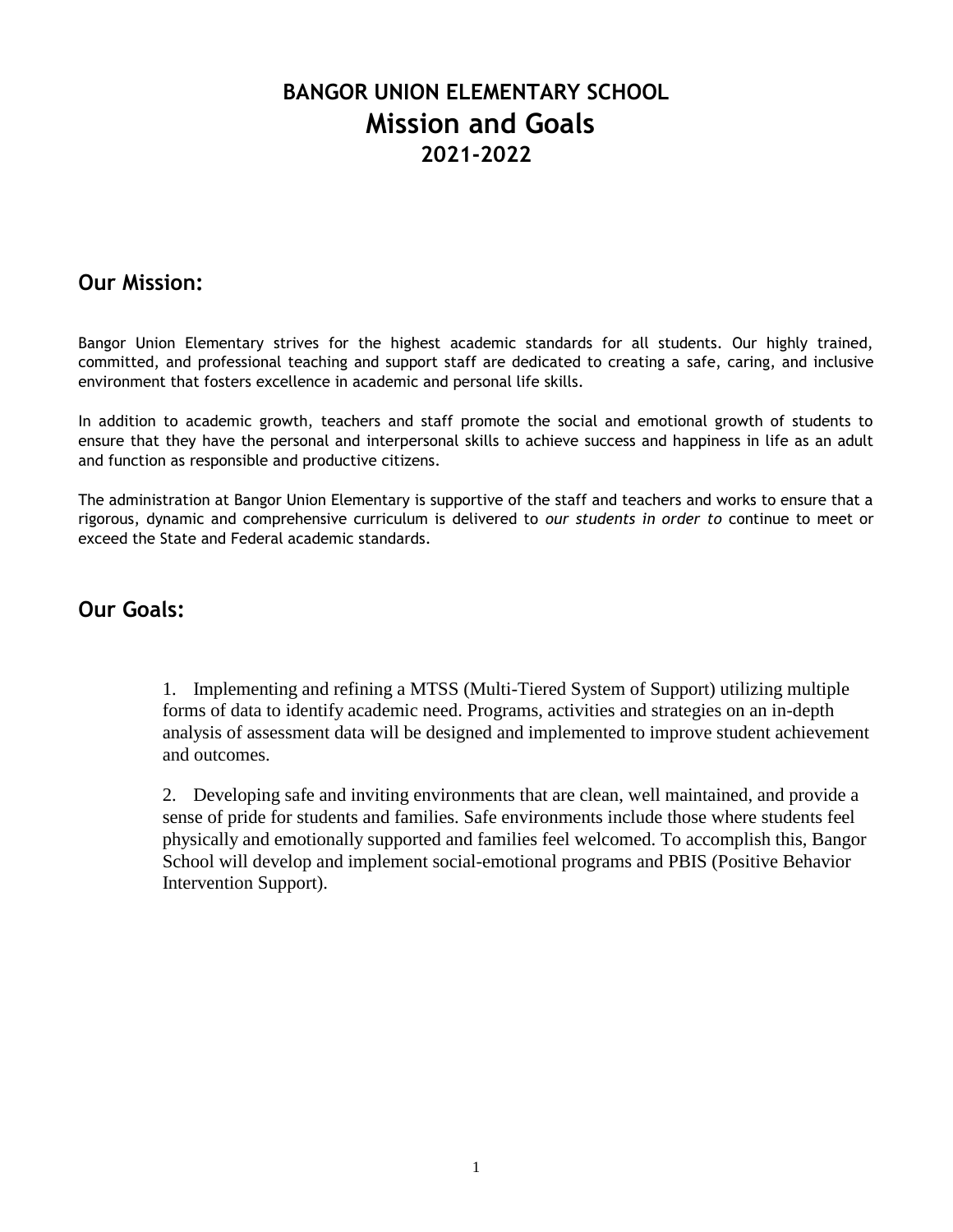#### **ACCIDENTS**

If a student becomes ill or injured at school, we will do everything we can; however, by law, we are not allowed to give a child medication. We will make every effort to contact parents. If parents are not at home, we will call the person listed on the STUDENT RECORD FORM or, if it is deemed necessary, we will contact "911" to have a the child transported for emergency treatment. It is absolutely critical that parents keep the school informed of current phone numbers and people to contact in case of emergency. If this information changes during the year, please contact the Office immediately. We can render first aid only. If more care is needed, we call the parents, paramedics, and physician listed on the Student Record Form in that order. PLEASE NOTIFY THE SCHOOL IMMEDIATELY OF ANY CHANGE TO THIS INFORMATION.

#### **ARRIVALS**

For student supervision reasons, ALL STUDENTS must report to the multipurpose room every morning. Breakfast is served from 7:55-8:12am. Tables and seating will be available for students that do not eat. All students will be dismissed to class at 8:17am to report to class by 8:20am. Students arriving to class after 8:20 must go to the office for a late slip before reporting to class. All students should go home promptly when dismissed at 2:40, unless participating in sports or the After School Program.

#### **ATTENDANCE**

#### **(Ed Code 48200)**

Regular attendance is essential to a child's school progress. Loss of school time places a student at a serious disadvantage both in terms of completing assignments and maintaining enthusiasm. Much of the learning experience is based on instruction and classroom activities. These cannot be made up at home. Continued absence may produce a lack of interest and motivation to continue the educational process. Even excused absences are counted by the state as non-attendance days and it costs the school some of the funding needed to make the annual budget. California State Law requires every student to attend school full-time until 18 years of age or until high school is completed.

School attendance is vital to student success; therefore the following policies are in effect:

- 1) Positive Attendance Eligibility: Students must have positive attendance of available school days to be eligible for field trips and extra curricular and co-curricular activities. This includes class field trips, athletics, dances, Shady Creek Science Camp, 8<sup>th</sup> Grade Promotion and other school sponsored activities. Exceptions will be at the Principal's discretion that may include extenuating medical or compelling emergency circumstances.
- 2) Chronic Absence Verification Absences totaling more than 7 days total or 3 consecutive days require medical verification or they will be considered unexcused (Truant.)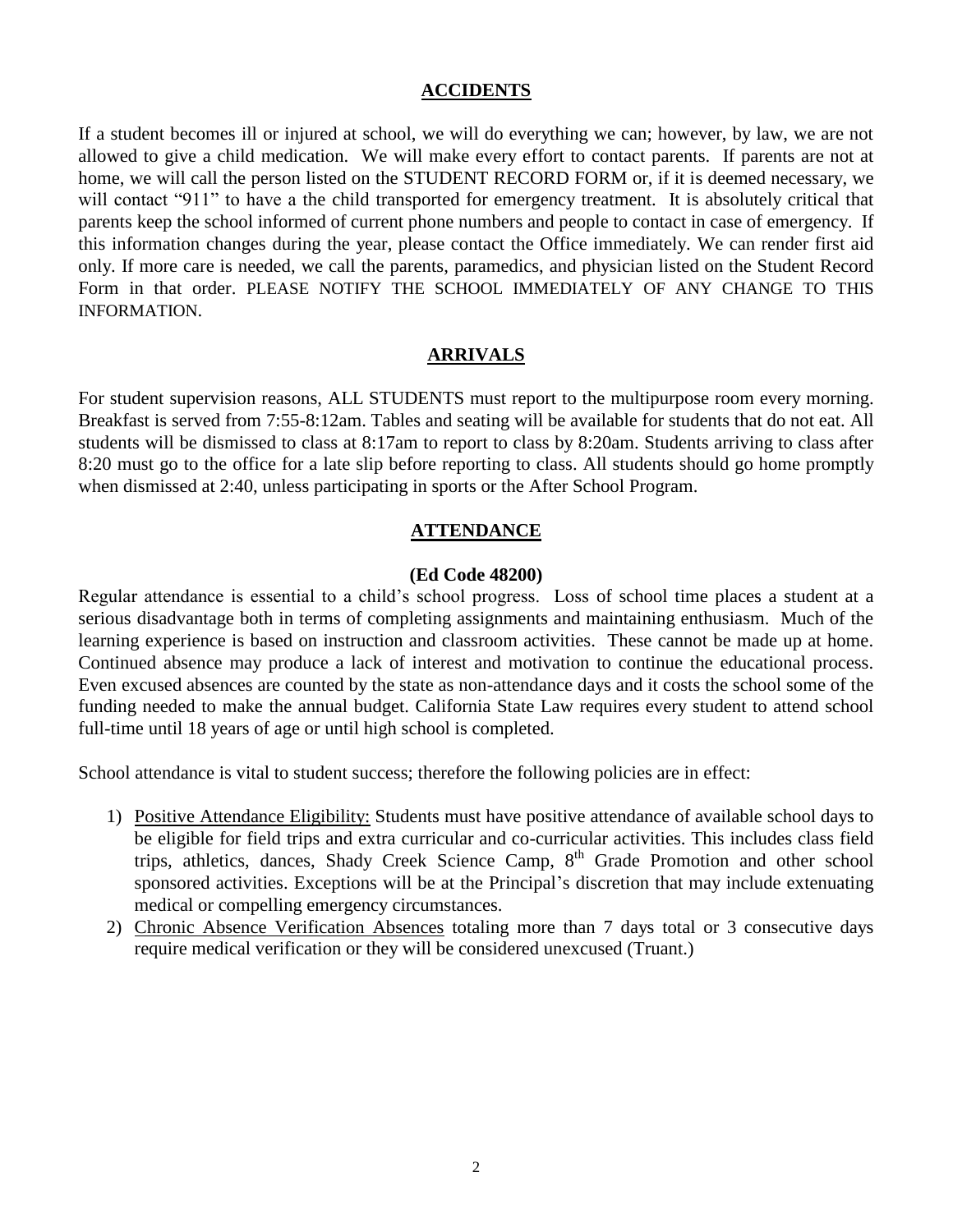Students who are present at school are counted for apportionment. Students who are absent are not counted. Bangor School recommends and appreciates when parents call the school the morning of their students' absence. Following an absence, a note signed by the parent/guardian must be sent upon the student's return to school. The note needs to be dated and indicate the nature of the absence. The note should also include any restrictions the school should make on his/her activities. Failure to provide a signed excuse note within three school days will result in unexcused absences being assigned to the student's record and possible truancy consequences for the parent. Any illness absence over 3 consecutive or 7 total days must be verified by a doctor's note or the absence will be declared truant. Short-term Independent Study packets can be offered if they will be gone from school more than five days. District Board approval for more than 10 consecutive days, but not more than 20 days.

Student tardiness can be a serious problem. It deprives your student of valuable instruction time and the opportunity to participate in the breakfast program. It disrupts:

- the teacher, your student and classmates
- $\bullet$  the cook (for lunch count)
- the office for the tardy note

The following policy will be in effect for every new school year. If a student is late to school, he or she must check into the office to obtain an admit slip and then proceed directly to class.

LATE policy: Consequences per trimester

LATE – student arrives to school less than 30 minutes late (before 8:50am)

- $1<sup>st</sup>$ Verbal Warning to student/Written notification to parent
- $2<sup>nd</sup>$ Parent Conference – In person or telephone conference
- 3 rd Unexcused tardy Please be advised 3 lates constitute one unexcused tardy

# TARDY POLICY: student attendance yearly record

TARDY- student arrives to school more than 30 minutes after the bell rings (after 8:50am)

1 st Verbal Warning to student

.

- $2<sup>nd</sup>$ Parent Conference – In person or telephone conference
- 3 rd Referral to Student Attendance Review Board (SARB)

**Attendance Incentives**: In order to encourage/motivate students toward better attendance, students will be rewarded for perfect attendance:

| Monthly:   | Each month that a child has perfect attendance, he/she will receive recognition.                                           |
|------------|----------------------------------------------------------------------------------------------------------------------------|
| Trimester: | Awards may include: an afternoon of a feature movie, and a drawing to win the<br>Feature movie.                            |
| Yearly:    | Students that have achieved perfect attendance for the year (May 31) will earn<br>a gift certificate for a local business. |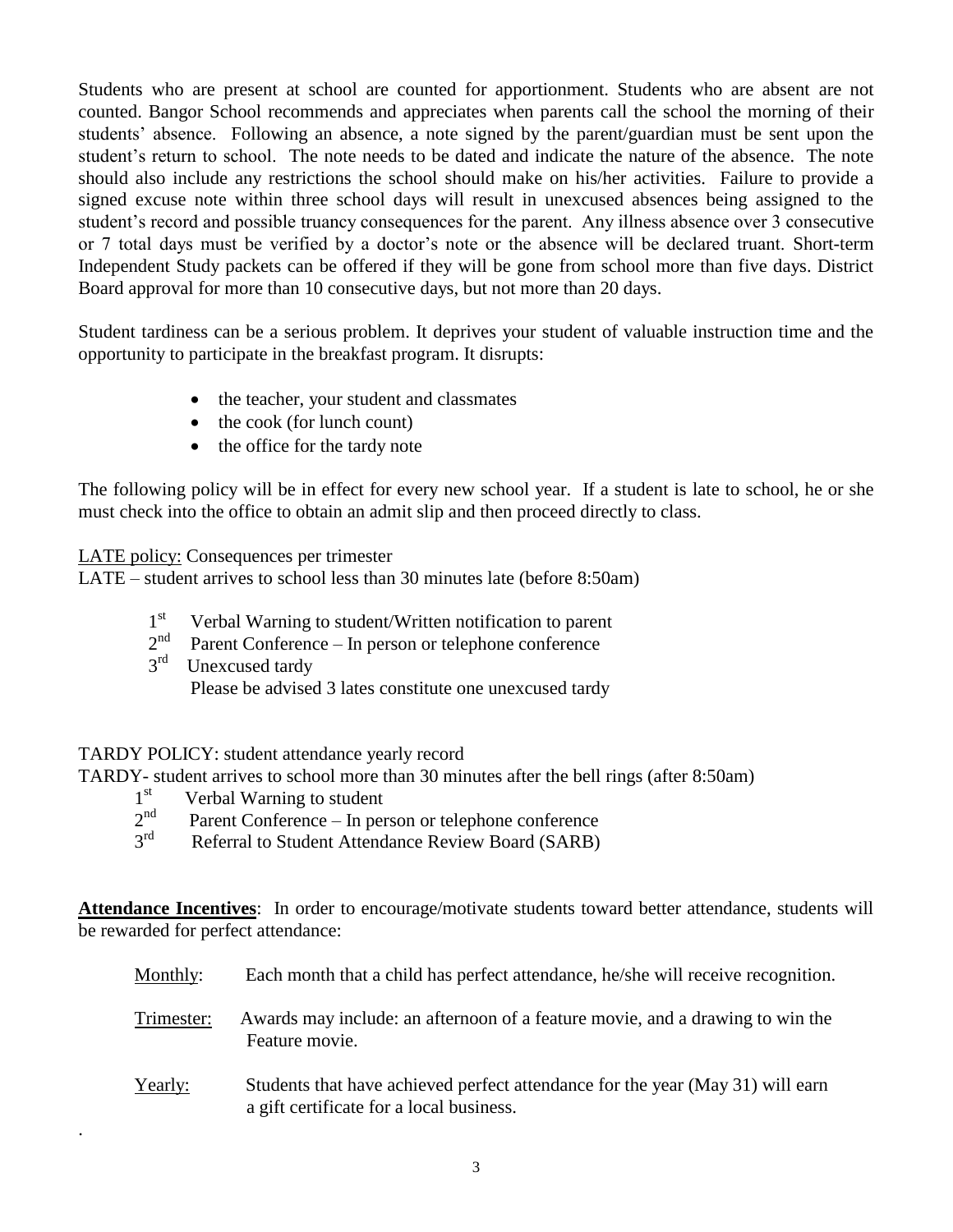To contact a student or to withdraw him/her from school, YOU MUST COME TO THE OFFICE AND NOT GO DIRECTLY TO YOUR CHILD'S CLASS. We must know who is in our school at all times. We don't know everyone, so please don't be offended if you are asked to identify yourself. We will not release children from school except to the parents or legal guardian of the child or to those designated on the emergency card in the office.

# **AWARDS ASSEMBLIES**

Assemblies are for building school spirit, communicating needed information, performance, and awarding outstanding achievement by students, staff, and parents. Dates and times for assemblies will be included on the school calendars sent home with students. Parents are invited and strongly urged to attend Awards Assemblies both to support their students and motivate the children to full effort.

# **BELL SCHEDULE (may be modified during Phase Approach)**

**(T-K 8:20am-12:30pm daily – students are invited to enroll in the After School program to remain on campus longer)**

| Monday – Thursday | $8:20$ a.m.     | School Begins, TK-8             |
|-------------------|-----------------|---------------------------------|
|                   | $10:00 - 10:15$ | Recess TK-8                     |
|                   | $11:50-12:40$   | Staggered Lunch and noon recess |
|                   | $2:40$ p.m.     | Dismissal 1-8th                 |
| Friday            | $1:30$ p.m.     | Dismissal 1-8th                 |
|                   |                 |                                 |

 *(A detailed bell schedule that includes staggered lunches is available in the office)*

# *Early Dismissal, Every Friday at 1:30pm*

Bangor Elementary School promotes the Professional Learning Community school model which incorporates regularly scheduled time for staff collaboration. Thus, we have revised our school bell schedule to allow for Early Dismissal Days each Friday at 1:30 for staff collaboration. This will allow our staff time to review standardized testing results, align scope and sequence of curriculum, plan instructional activities and professional growth, and engage in school wide planning.

# **BICYCLES**

Students may ride bicycles to school but not on the school campus. Bicycles must be locked in the rack and students are not allowed to loiter around that area. Accessories that can be easily removed should not be left on bikes. Students are to walk bicycles on and off campus and are to:

- 1. Ride on the right side of the street (same side as automobiles, as per State Law).
- 2. Walk bikes across crosswalks and at all times on school grounds.

# **CAFETERIA PROCEDURES**

The Bangor School cafeteria qualifies for the Community Eligibility Provision (CEP) through the National School Meal Program. Therefore, there is no charge for any students to eat school breakfast, lunch, or afterschool snacks. However, there is an income verification form we ask that you voluntarily complete, to ensure additional funding available for other programs can be applied for by the district.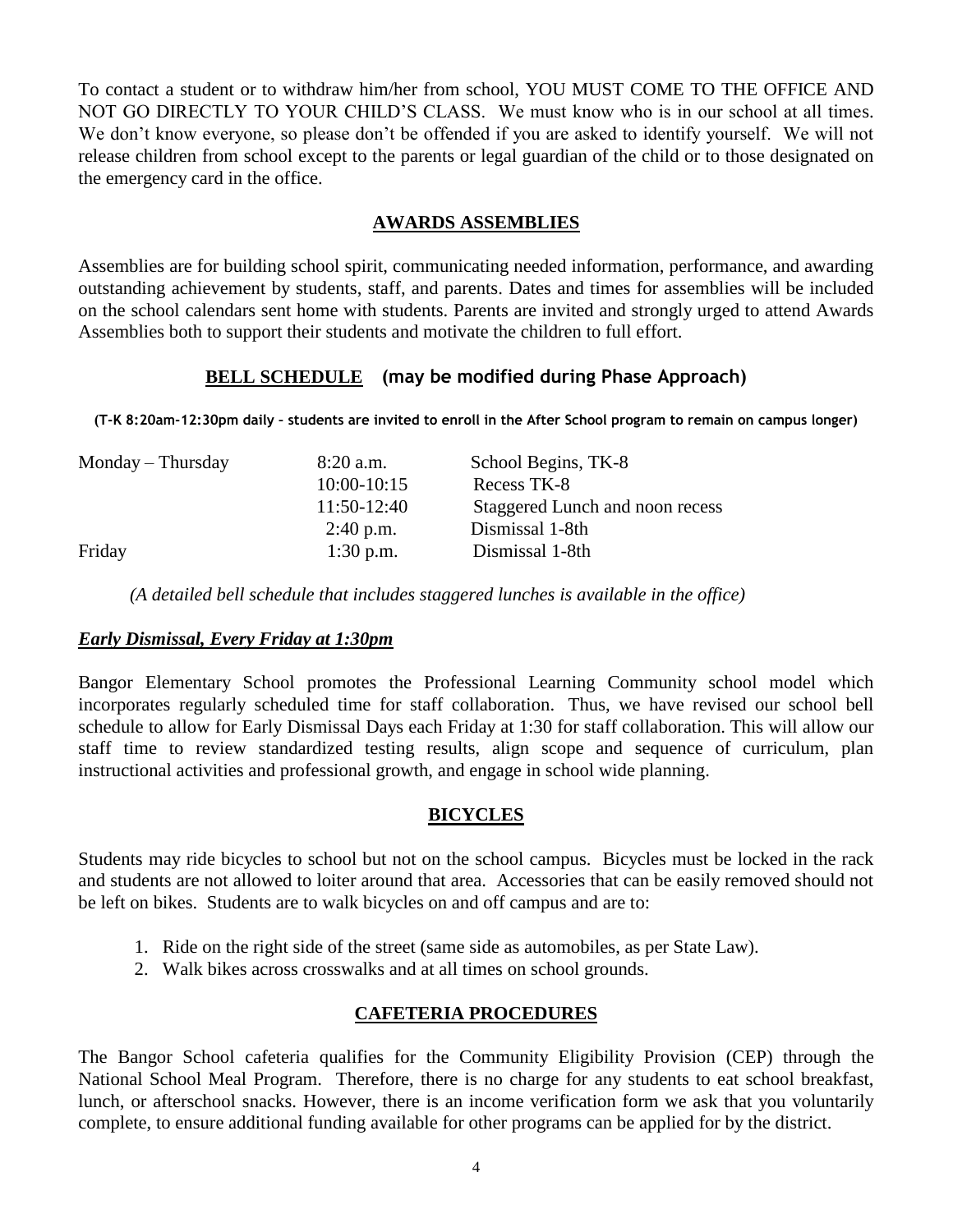Teachers, upon the arrival of students, will take a hand count of the milk and lunches. This count is sent to the office by 8:45 a.m. All students arriving at school late or leaving after the lunch count is taken must check into the office and cafeteria before leaving school for lunch count adjustments.

| <b>Student Cafeteria Prices:</b> |           |
|----------------------------------|-----------|
| Milk                             | No Charge |
| Breakfast:                       | No Charge |
| Lunch                            | No Charge |
| Afterschool Program Snack        | No Charge |

### **CLOSED CAMPUS**

Bangor School has a closed campus policy. Students shall not leave the school grounds at any time during the school day until their regular dismissal time. At dismissal time, all students not participating in organized after-school activities shall leave campus. Parents may withdraw a student during the school day by going to the school office and signing their child out during regular school hours. After 2:40, parents must sign students out from the After School Program. Students who walk home or are picked up by parents after school are to wait in front of the Administration building with the "after school walker teacher". Students walking home are to wait for the "after school walker teacher" to be escorted to the street and should follow proper laws while walking home on public streets. To enhance security, all gates to the school are locked at 8:30. During school hours, parents shall access campus through the administration building only. Parents and visitors are required to sign in and wear proper identification when instructed. After school hours, parents can access the After School Program through the gate between the Administration building and the Gym/MP room.

#### **CONFERENCES**

It is Bangor School's policy to discuss a student's progress academically and behavioral with parents at the end of the first Trimester. Parents may request other conferences as desired by calling the school during business hours to make an appointment with the student's teacher. Teachers, as well, may ask for parent conferences as desired. Teachers may set up class meetings to discuss goals, programs, and other plans as needed throughout the year. At the First Trimester Conference, parents will receive the child's first report card, a verbal report of progress, and suggestions for home support activities, etc. Parents will be asked to join with the school in a Parent/School Contract. This contract pledges us all to work together to improve education for each child in the school. Conferences are held at the school during normal business hours unless otherwise arranged by parent and teacher. In the event of serious student difficulty, teachers will send home periodic pupil progress reports and will initiate a special conference involving principal, parents, teacher and, if needed, the student.

# **CONTROLLED SUBSTANCES**

The School Board and Administration of Bangor Union School District will not tolerate any use or association with any controlled substance on this campus. Section 11354 of the Health and Safety Code describes the consequences of drug trafficking:

"Every person who in any voluntary manner solicits, induces, encourages, or intimidates any minor with the intent that the minor shall violate any provision of this chapter or Section 11550, who hires, employs, or uses a minor to unlawfully transport, carry, sell, give away, prepare for sale, or peddle any controlled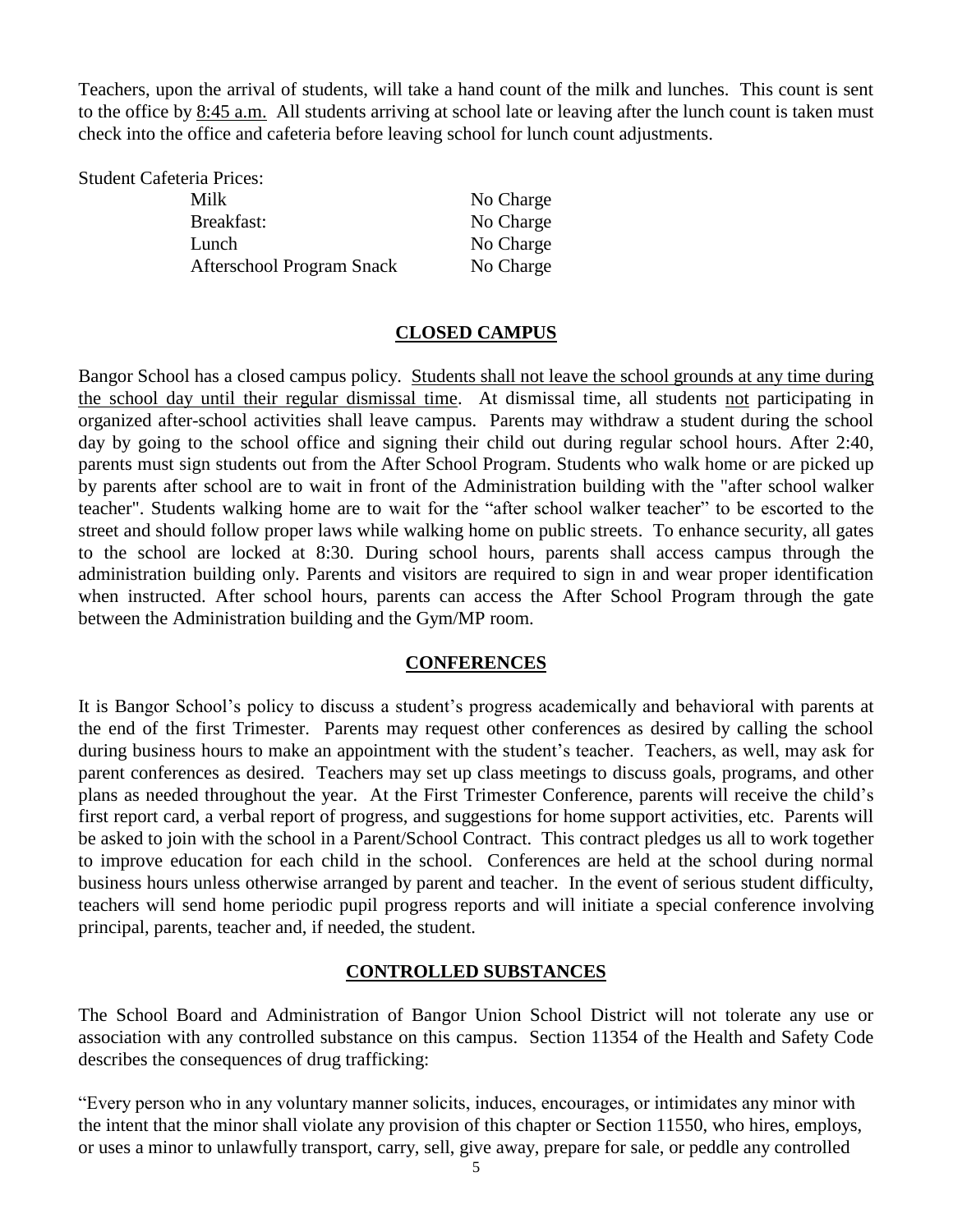substance classified in Schedule III, IV, or V which is a narcotic drug, or who unlawfully sells, furnishes, administers, gives, or offers to sell, furnish, administer, or give any such controlled substance to a minor shall be punished by imprisonment in the state prison."

The Administration will enforce these laws to their fullest extent and may contact law enforcement agencies whenever drugs or alcohol are involved with students on campus.

# **DEPARTURES FROM SCHOOL**

EARLY DISMISSALS: In the event it is necessary for a student to keep a doctor or a dentist's appointment during the school day, he/she must bring a note signed by a parent or guardian stating dismissal time and who will be picking up the student. This note is to be handed in to the teacher at the start of class time. The teacher will send the note to the office with other notes and lunch count. This note will help the teacher prepare early notes and information for your child.

When picking up a student, parents or guardians must first go to the office to sign him/her out. The Principal or the school secretary will contact the classroom to get the student. If a parent sends someone else to pick up the student, then the note must specifically give permission for that person to pick up the student. The student will not be released unless the person picking him/her up is listed on the Student Record Form.

# **DISASTER PREPAREDNESS PLAN**

In addition to the regular monthly fire drill we conduct lockdown (Code Red), and Emergency Drills, where children "duck and cover" under furniture in the classrooms. In addition we have developed a strategic plan at Bangor for evacuation of the school should that become necessary. It is important for parents to know what this plan is.

In a natural disaster, severe weather, or utility outage children normally will remain at school and take the best available shelter if appropriate. Every precaution will be taken to minimize the possibility of injury from flying objects such as shattered glass, lighting fixtures, etc. A Go-Home plan is only considered as a last resort and would be considered only after all appropriate steps have been taken to determine that is the safest plan and those safe conditions in sending children home prevail. In the case of a Go-Home plan, the school will telephone you or your emergency contact with early school release information. Transportation will be provided for the regularly transported students by school bus. If the school CANNOT get hold of the parent or emergency contact, the child will be kept at school UNTIL THE PARENT COMES TO SCHOOL TO PICK UP HIS/HER CHILD. It is extremely important for parents to instruct their children on the safest route home and to arrange for their children to report to the home of a neighbor if neither parent is at home when they arrive. This arrangement is to be reported to the school on the Student Record Form furnished by the school. If students must be moved from the school, they will be at Bangor Church or Community Hall.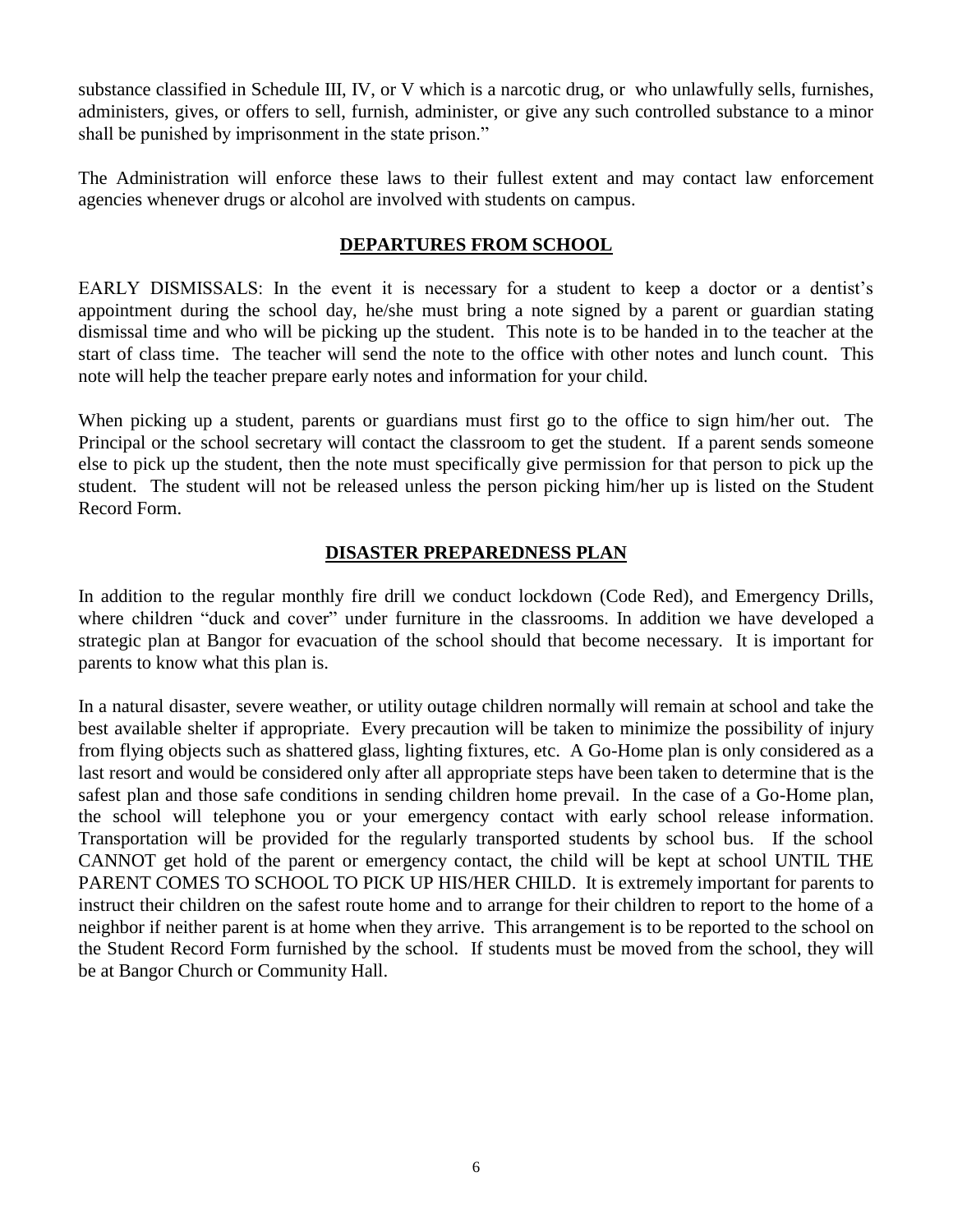### **DRESS CODE: Dress for Success from Head to Toe**

Students are expected to dress appropriately every day for school. Style of clothing may be individual and personal yet not be distracting, disruptive or unsafe. When participating in any school activity (sports, field trips, 6<sup>th</sup> Grade Science Camp, dances or Parent Association events), students must follow this code.

The following apply to all clothing articles: No clothing that depicts or promotes drugs, alcohol, tobacco, or conveys the inference of drug use or illegal activity is permitted. No clothing decorated with inappropriate words, pictures or slogans are allowed. No clothing with pictures, words or symbols referring to weapons, violence, gangs, sex or sexual innuendos are allowed. The final decision upon the appropriateness of attire lies with the discretion of the school administration.

*HATS*: Hats may be worn for protection from the sun – bills of hats facing forward. (Individual classroom rules are at the teacher's discretion).

*SKIRTS/DRESSES/SHORTS:* Should be approximately mid-thigh level in length. Shorts are not to be so short, as to where undergarments are exposed or the length causes a distraction to the learning environment at school.

TOPS AND SHIRTS: Should fit in a secure manner, be of the proper size, and cover the upper torso. Any garment that reveals the midriff/navel/stomach, breasts/cleavage, or bare back and shoulders during any normal bodily movement is prohibited. Inappropriate wear would include but not be limited to be sheer/fishnet/see through garments, tube tops, halter tops, spaghetti straps, or other thin strap tops (less than 2 inches) are not permitted. Clothes shall be sufficient to conceal undergarments at all times. Items of clothing may be combined to adhere to the intent of the dress code.

*SHOES*: Must ensure student safety. Heeled shoes must not exceed two inches. No flip-flops or strapless sandals may be worn. If secure sandals are worn, sneakers must be brought for *PE.*

*PANTS:* No bagging/sagging-pants, sweats and shorts. Pants must fit appropriately and must be worn around the waist. (This includes pants that are too small/tight to fit appropriately.) For example, if a student's waste size is 30 inches, pants should be no larger than 32 inches or too small to fit waist. Pants should be kept in good repair and no undergarments should be visible.

*PAJAMAS:* Pajamas or slippers will only be permitted on specified spirit days. The School Activity calendar or individual classroom teacher's newsletters will specify dates when apparel is suitable.

*JEWELRY*: Jewelry may not be worn during athletic participation (to avoid possible injury). Jewelry and piercings can be very dangerous during recesses and PE. For safety reasons, students should not wear pierced body jewelry that protrudes, dangles, or droops (other than the ears.) The principal and/or teachers will counsel students, as necessary, to refrain from wearing excessive make-up, large or expensive jewelry.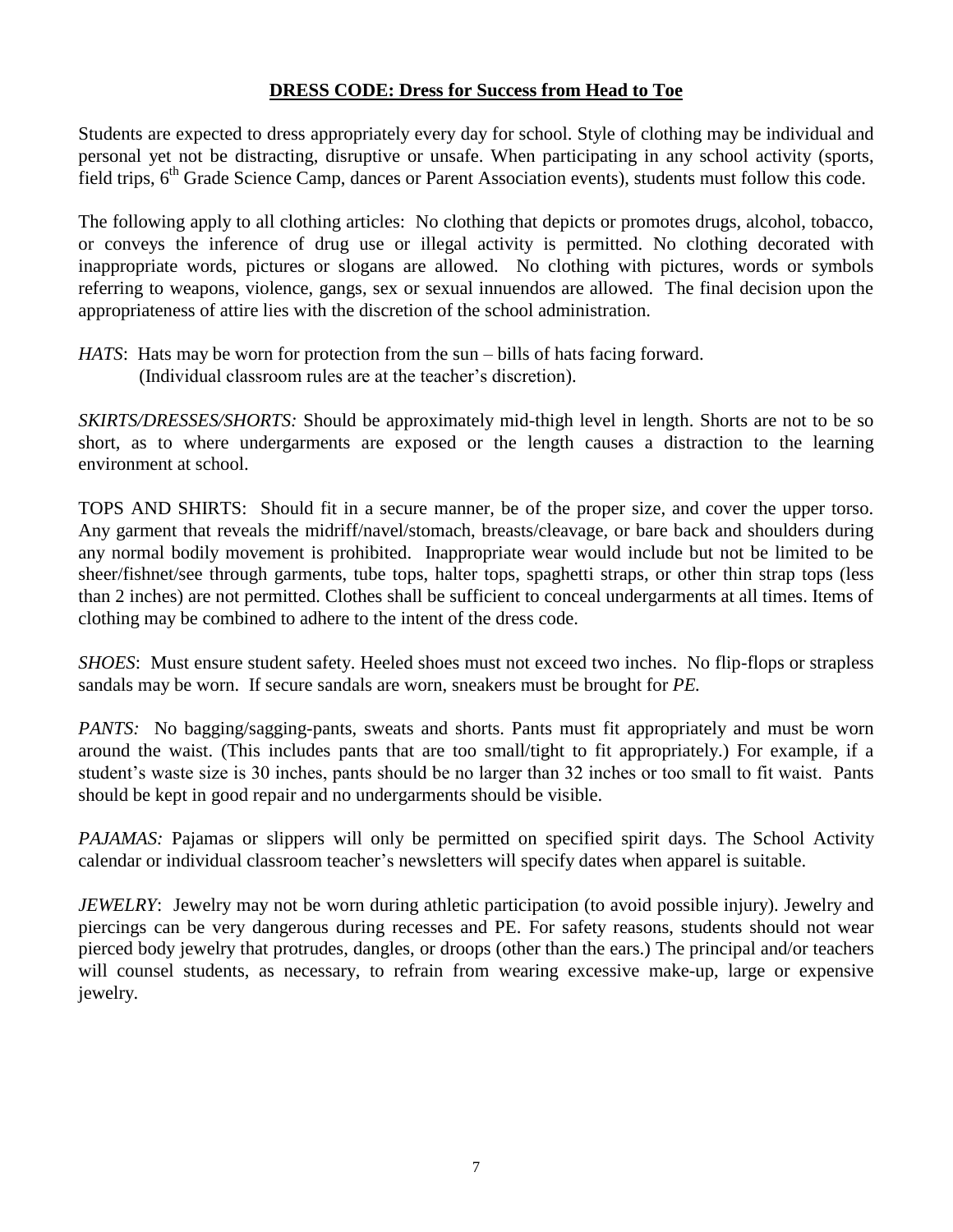# **EMERGENCY-CIVIL DEFENSE PLANS**

If the school must close early because of power failure, snow, etc., parents will be notified by phone if possible. Students will be sent home by bus or parent pickup procedures.

# **EMERGENCY INFORMATION**

Please complete the Student Record Form given at the beginning of the school year for each child in your family. It is necessary that we have current addresses and phone numbers on each of our students in case of an emergency situation. It is also necessary to have a parent's signature on a card for each child. A change in any of the following should be reported to the school office immediately:

- Home Phone Number
- Parent(s) work phone number(s) and work address(es)
- Name, address, and phone number of a friend or relative you have designated to be notified if you cannot be reached

It is important that the parents of a child be reached in case of an emergency. For this reason, every effort should be made to keep the school office informed of any changes in address or telephone number as soon as possible. Phone access must be provided for safety reasons.

# **FIELD TRIPS**

Field Trips are an important part of the school program and enhance the learning experiences of students. Teachers may make the trip conditional on completion of preparatory lessons. Appropriate behavior and attendance requirements apply. Therefore, students exhibiting consistent or severe behavioral or attendance issues may not be eligible to attend. Parents are informed and encouraged to participate in most field trips. In the event that the field trip occurs before or after school hours, parents are responsible for transporting their student to and from school at the arranged time. Parents who do not wish their child to attend a field trip need not sign the permission form.

No child will be allowed to participate in a field trip without a permission slip signed by a parent or guardian. The school will provide the permission slip. It is the responsibility of the student to take the slip home, have it completed, signed, and return no later than the day indicated on the permission slip.

# TELEPHONE PERMISSION CANNOT BE ACCEPTED FOR FIELD TRIP

# **8 th GRADE PROMOTION CEREMONY AND END OF YEAR ACTIVITIES**

Promotion ceremonies are considered a school related activity and attendance and behavioral requirements apply in order to participate. In addition, students must meet all academic requirements in order to be promoted and participate in the ceremony. Participation in the  $8<sup>th</sup>$  grade trip is contingent on good grades, behavior and attendance during the entire eighth grade school year. The  $8<sup>th</sup>$  grade students will be given a behavior plan outlining the above expectations.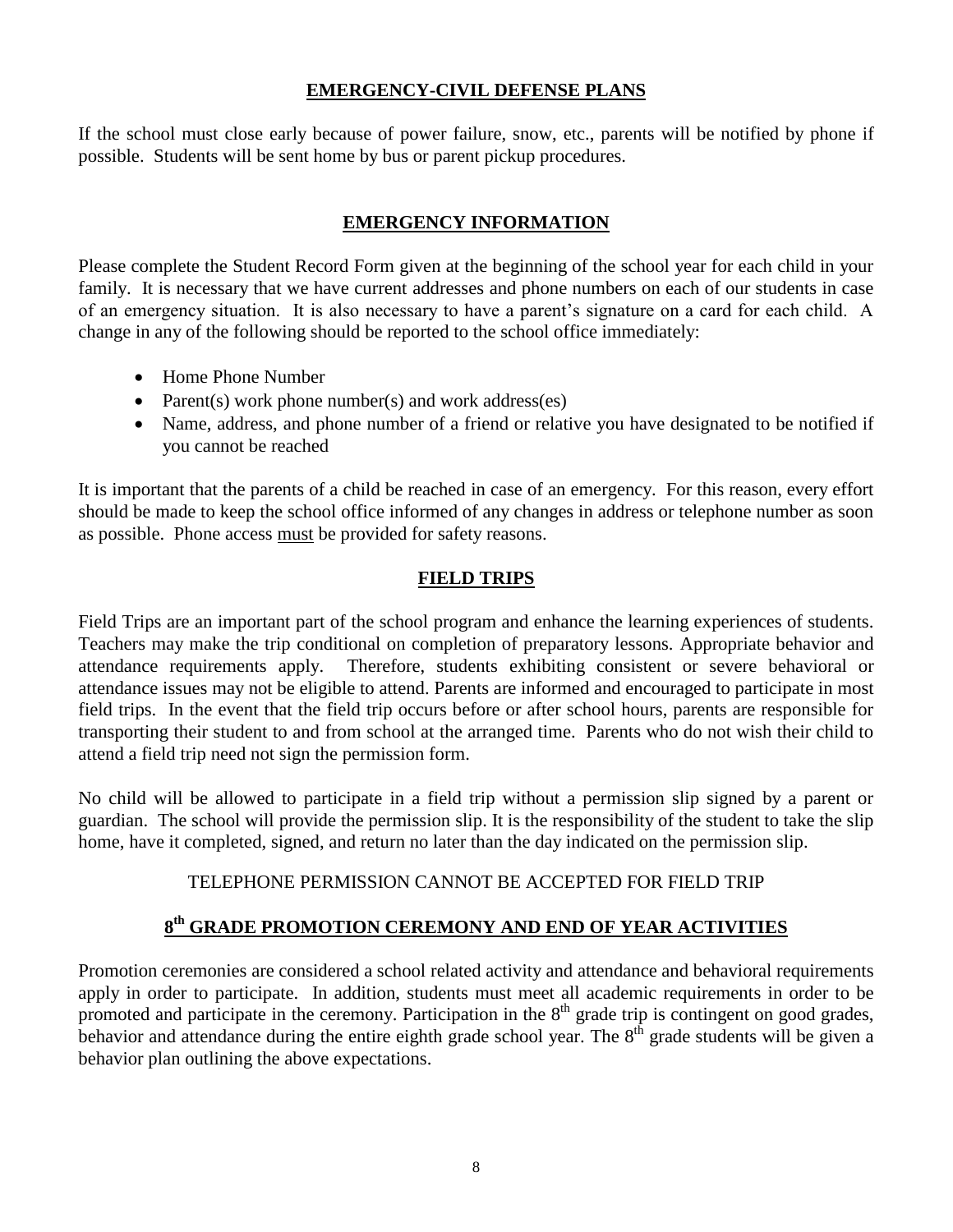#### **FIRE DRILLS**

#### THE FOLLOWING INSTRUCTIONS PERTAIN TO FIRE DRILLS WHICH ARE HELD MONTHLY:

The fire alarm is a continuous, long blast from the fire horn located in each wing. At the first sound of the fire horn, students are to quietly leave the rooms and move in a single file to the designated areas. Teachers are to be the last persons leaving the classrooms, closing all the doors and taking a class list for roll call. All students must leave the buildings and proceed in a straight line, stopping no less than 50 feet from the building. There are two designated areas for students to gather during a fire drill. Teachers will be thoroughly aware to the designated area they are to lead their students to. It should be kept in mind that a systematic and orderly manner of leaving the building and proceeding to the designated area is of the utmost importance. Students must keep quiet and follow directions of those in charge. In the event of a fire or fire drill, the teacher will take the roll to ensure all students are out of the classroom after evacuation. Fire drills and other emergency drills train the children to react in good order in the event there is ever a real emergency.

### **GRADING SYSTEM**

**During, "Distance Learning," letter grades will take in account timely pick up and completed return of packets, quality of work completed by student, as well as class participation with Zoom, or other outreach available by teacher and student.** 

Each classroom has a grading system based upon the completed class work, test scores, and daily class participation. The grading system relates directly to the State grade level standards adopted by this school, especially in Reading/Language Arts and Mathematics. Grades have the following values:

| Grades 3, 4, 5, 6, 7, and 8 | Grades TK - 2           |
|-----------------------------|-------------------------|
| $A =$ Superior              | $E = Excellent$         |
| $B =$ Above Average         | $V = V$ ery Good        |
| $C = Satisfactory Work$     | $S = Satisfactory$      |
| $D =$ Below Average         | $N =$ Needs Improvement |
| $F = Failure$               | $U =$ Unsatisfactory    |
| $I = Incomplete$            | $I = Incomplete$        |

In addition to the above grades, each student will be evaluated for behavior, study habits, and social maturity. Official student evaluations (report cards), including teacher's comments, will be issued three times each year. A parent conference is part of the first trimester evaluation report. Progress reports are mailed home to parents' part way through each Trimester. These informal reports keep parents apprised of the progress their child is making.

The District's promotion/retention policy requires students to meet certain standards. The policy is included in the supplementary materials at the back of this handbook. State law requires the school to certify that students in grades 3 through 8 have met and mastered their grade level standards before they are promoted to the next grade. The graduation ceremony and graduation trip require participants to maintain a minimum cumulative grade point average of 2.0 during their eighth grade year in all classes.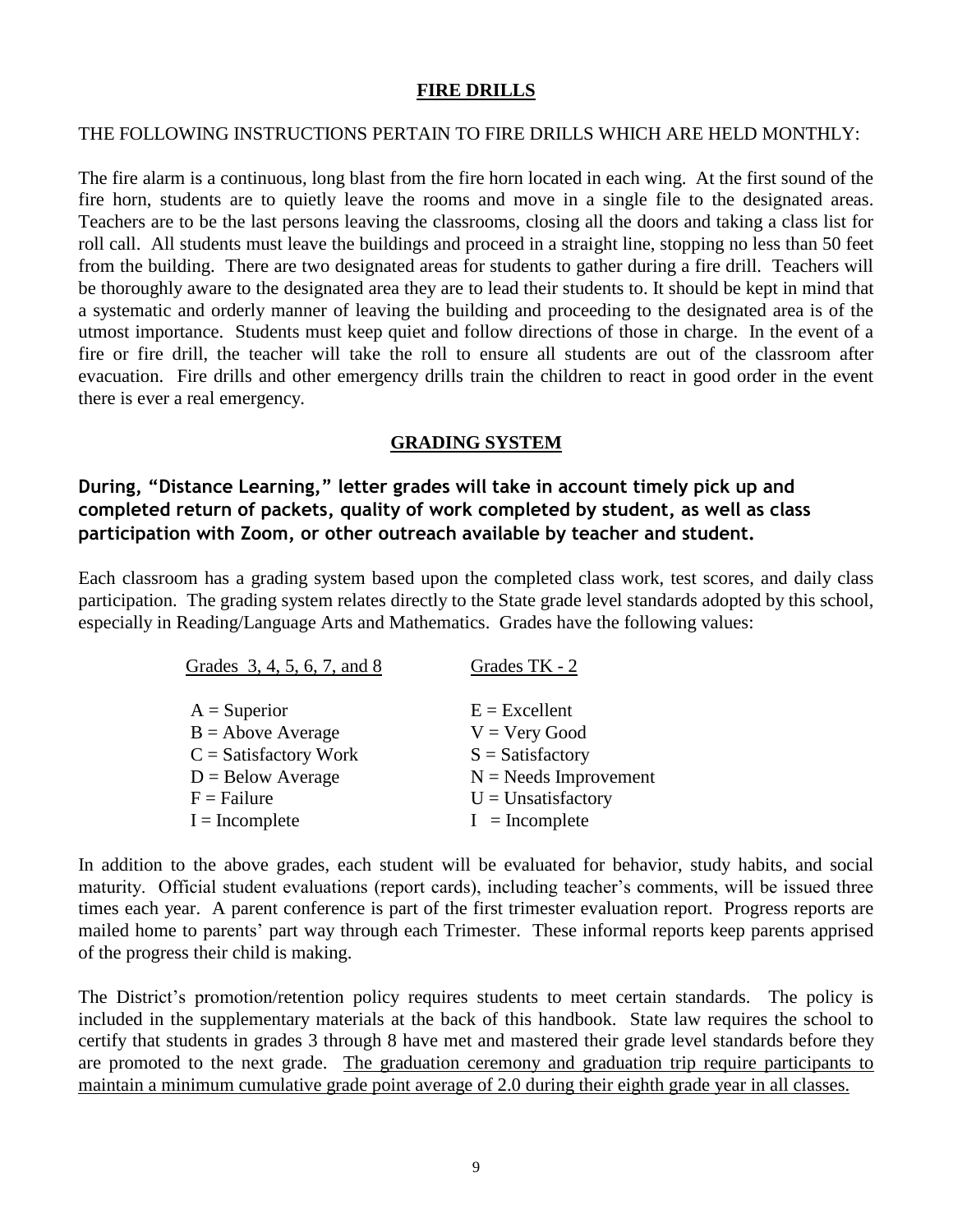#### **HEADLICE**

Head lice are small insects which live in human hair. They are highly contagious in that they like to move from head to head in shared hats, combs, coats, etc. Bangor School has an active NO NITS policy. Staff is employed to check the heads of every student in the school at least every other week. Students who have developed a presence of headlice will be sent home.

Parents will be contacted immediately. Children who have contracted headlice should be treated with special headlice shampoo to kill the lice, and all nits (eggs) must be removed from the hair. Children are to return to school within three days, and be nit free. Parents of returning students are to bring the child to the office in the morning before school to be checked. DO NOT SEND THE CHILD TO SCHOOL ON THE BUS ON HIS/HER FIRST DAY BACK FROM HEADLICE.

#### **HOMEWORK**

Students may be assigned homework by their teachers. The amount of homework may depend on the student's grade level, time of year or what pertains to the curriculum in the classroom. Regular homework is generally not assigned over weekends or holidays. However, students may need to work on homework, projects, or long term assignments. Homework may be necessary work which the teacher expects to be done outside of class time or long-term assignments or projects. If a student has not made good use of working time in class there may also be work not completed by the student, requiring more than one hour for completion at home. If a student is absent, the parent may call the office and request that homework be obtained. Students doing make up work will be expected to accomplish two days work for each day of absence, including test preparation.

#### **HONOR ROLL**

An honor roll has been established at the Bangor School whereby students who do outstanding work in their subjects are given special recognition. In order to be placed on the honor roll in any Trimester, the students must have a 3.0 grade point average or better or have an average of VERY GOOD in primary grades. All subject areas are included. If a student earns an F, I, or U in academics on the report card, then the student does not qualify for the honor roll.

PRINCIPAL'S LIST: In addition to the Honor Roll, Bangor recognizes students earning a 4.0 GPA or better, or equivalent marks for the primary students, will qualify for this special award. Both Honor Roll and Principal's List students are honored at school-wide assemblies each TRIMESTER. Parents are welcome and are encouraged to attend award's assemblies to support their children.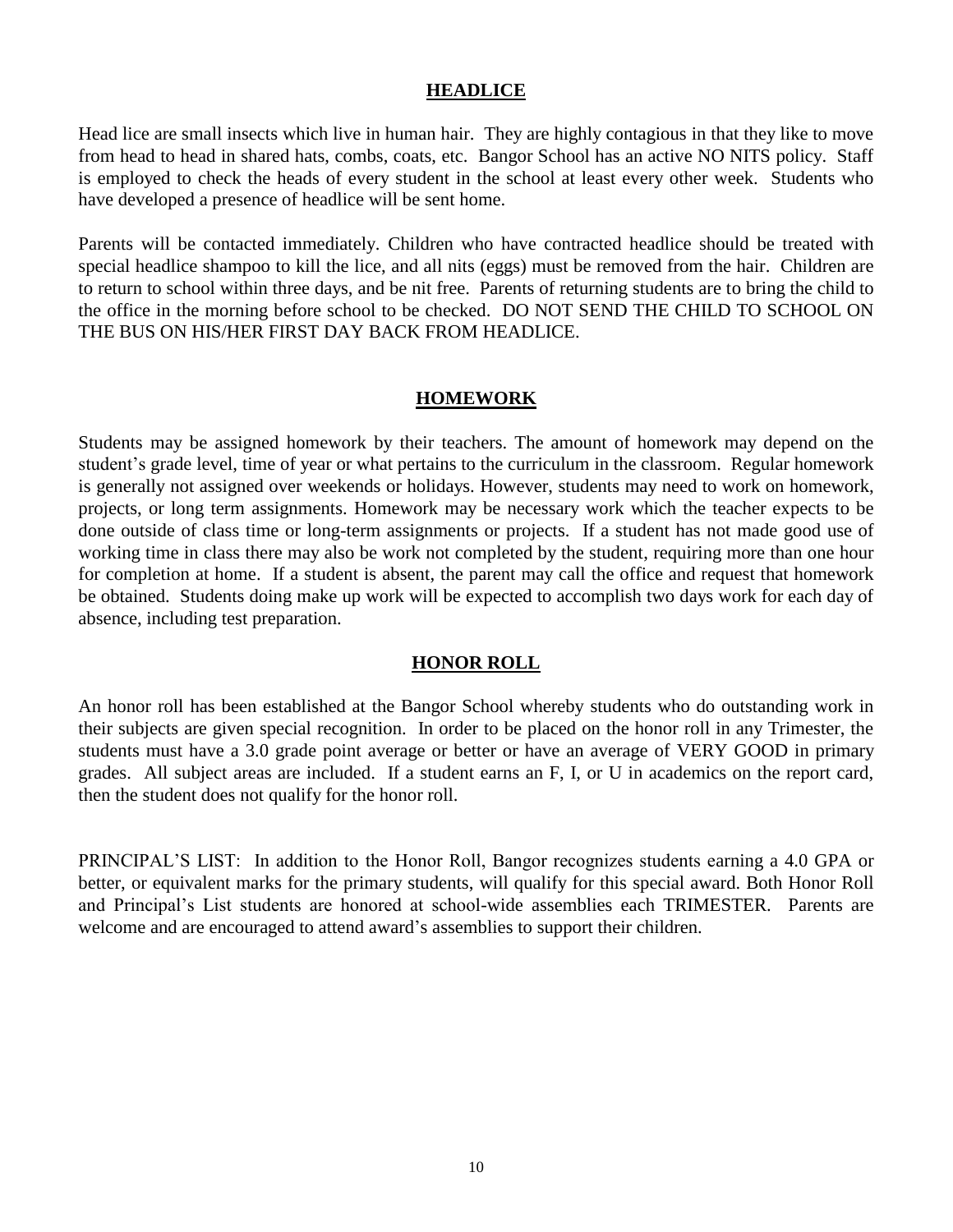# **ILLNESS, NOTES, AND WHEN TO STAY HOME**

# **COVID County Health Department safety guidelines will be adhered to. Which includes, but not limited to, temperature checks, face masks, additional handwashing, increased disinfection of campus. \*Home-Bases Symptom Check provided as an attachment on last page of handbook.**

If a student is ill in the morning, he or she should not come to school and endanger his or her health and the health of others. If a student becomes ill at school, parents will be contacted to come after the child and take him/her home. It is important to provide the school with a telephone number which will assist the nurse or office personnel in contacting parents or guardians. Parents must provide a signed note explaining the child's absence upon return to school.

*COMMUNICABLE DISEASES* Please notify the school immediately if your child contracts a communicable disease, such as measles, mumps, chickenpox, head lice, scabies, etc., in order that the school may notify the parents of other children who may have been exposed. Any student having had a communicable disease may be readmitted only by the school nurse, other certificated personnel, or by presenting a note from the attending physician.

For the welfare and safety of all students, it is required that children remain at home for at least the first two days of a cold. When parents are in doubt as to a child's fitness for school, the family physician should be contacted.

In order to protect your child, we are responsible to report outbreaks of communicable diseases to the Butte County Department of Public Health. Communicable diseases are those that can be spread easily among groups of children. According to the Regulations of California State Department of Health Services, Section 2508 states, Reporting by Schools, "It shall be the duty of anyone in charge of a public or private school, Kindergarten, boarding school, or day nursery to report at once to the local health officer the presence or suspected presence of any of the communicable diseases."

The Health Department is interested in gathering disease data and providing information about prevention and control of disease. After a disease is reported, you may receive a phone call from a public health nurse asking for more information. This is to help protect the family's health.

CALIFORNIA ADMINISTRATIVE CODE, SECTION 65, STATES: "Pupils who have any contagious disease must be sent home."

# **INTERNET USE**

Students must have a signed Internet Acceptable Use Agreement on file before using any school technology, and must adhere to the terms of this agreement. Student use of all internets shall be only for educational purposes during the regular school day and After School program. No social networking is allowed. Strict policies are in place to address the issues of cyber bullying.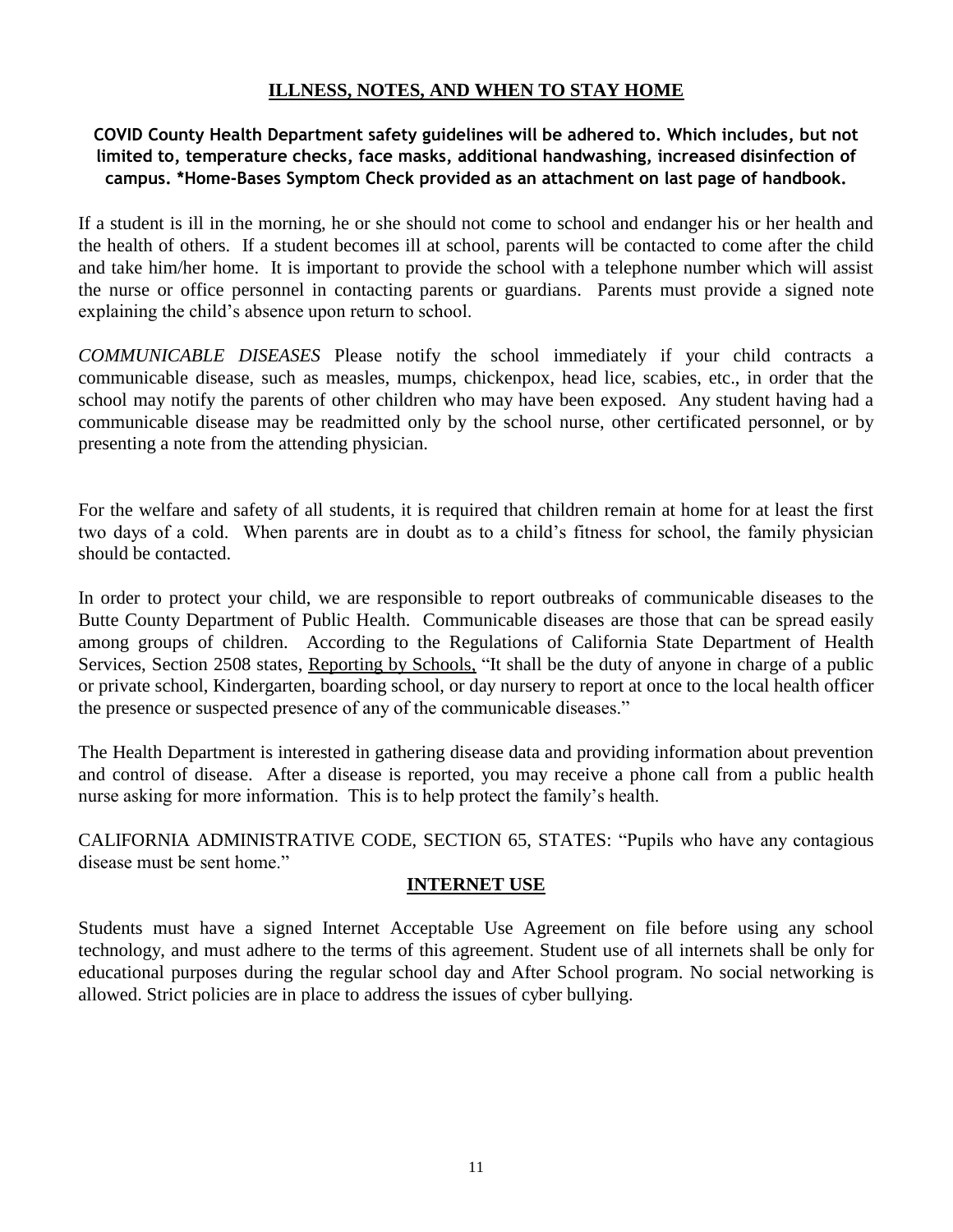### **LOST AND FOUND**

Lost and found articles of clothing are placed in a box by the ASES Office and can be claimed anytime during the school day. Items other than clothing (jewelry, keys, personal items) are turned in to the school office. Any items found on school grounds or bus should be taken to the appropriate place.

PARENTS ARE ENCOURAGED TO LABEL THEIR STUDENT'S PERSONAL EFFECTS WITH THEIR NAMES. Students/Parents are requested to check the Lost and Found box periodically. A reminder will be included in the bulletin after a length of time as to the date unclaimed clothing will be donated to a local charity.

#### **MEDICAL SERVICES**

Educational Code Section 4601.1 states that parents must be notified that school authorities may excuse any pupil in grades 7 and 8 from the school for the purpose of obtaining *"confidential medical services without the consent of the pupil's parent."* Bangor's administrative policy is to maintain communication with parents in all matters concerning your children.

### **MEDICATIONS AND SCHOOL NURSE**

*MEDICATIONS:* Since medical treatment is the responsibility of the parent and the family doctor, medications are rarely given in school. In most instances, the parent, with the help of the family physician, is urged to work out a schedule of giving medication outside of the school hours. The only exceptions involve special or serious problems where it is deemed absolutely necessary to give medication. Medicine will be given only on the written authorization and explicit directions from the doctor and parent. Contact the Health Clerk and/or District Secretary if medications must be administered at school, so the appropriate instructions and paper work is in place.

# ALL MEDICATIONS MUST BE KEPT IN THE OFFICE AND WILL BE DISPENSED BY OFFICE PERSONNEL ONLY. MEDICATIONS MAY NOT BE WITH STUDENTS.

If there are any concerns for the physical welfare of a student, please let us know. Bangor students are periodically examined for hearing and visual problems. The Health Clerk on staff has limited hours. If you have health concerns please contact the office, so a message can be forwarded.

# **PARENT FINANCIAL RESPONSIBILITY**

State law and Board policy state that parents are financially responsible for all lost or damaged school materials. Parents are legally and financially responsible for vandalism or damage to school property which their children cause. Bangor School will bill parents for the above student incurred damages.

#### **PARENT'S ASSOCIATION**

Parents are invited to be involved in the school through the Bangor Parent's Association. Any parent, family member, or community member may join and attend meetings which are held once a month. Members are a part of the decision-making activities regarding fund raising and disbursement of those funds for improving the quality of education in our school.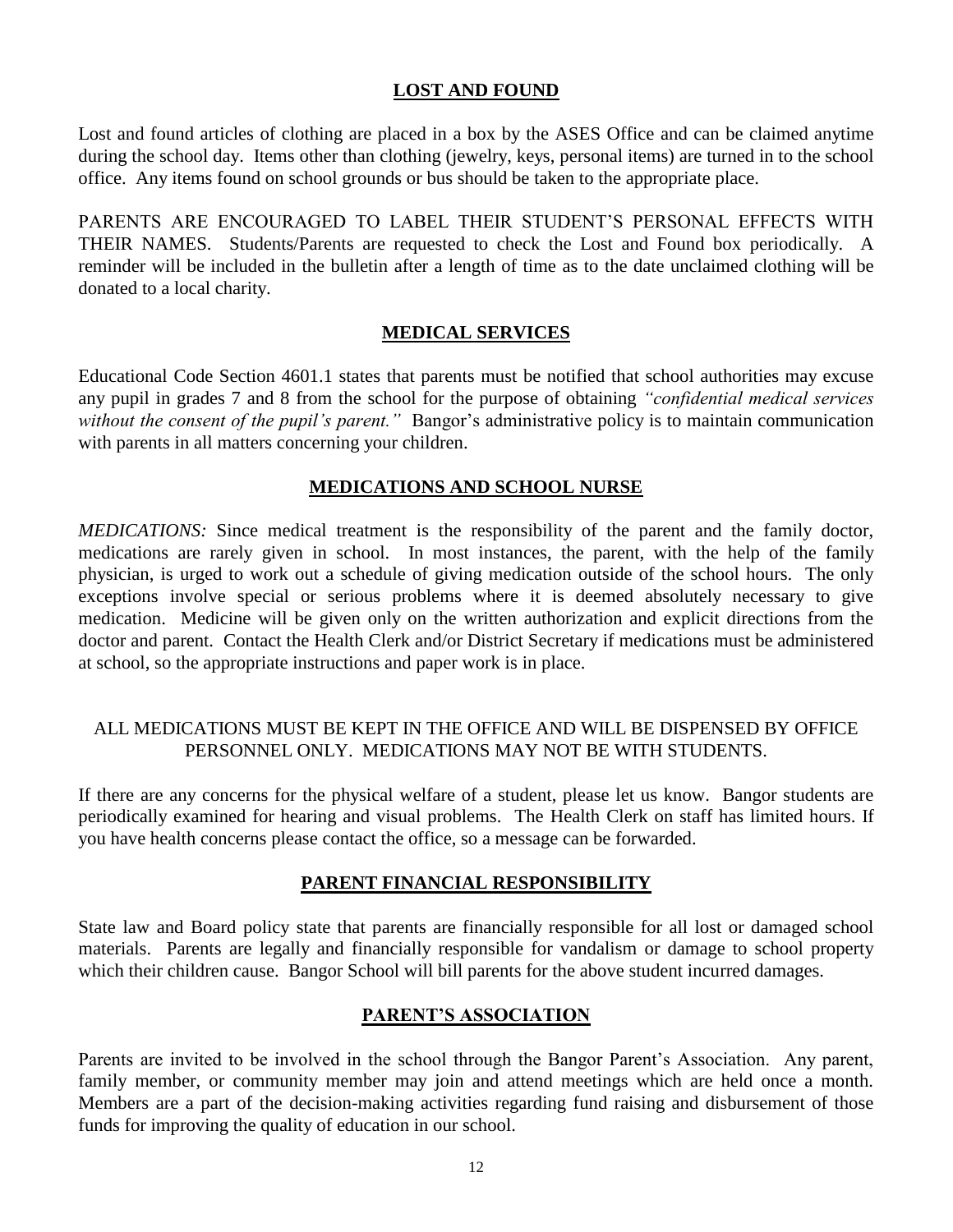### **CLASS CELEBRATIONS**

There are three traditional class celebrations afternoons during the year: Winter Break, Spring Break, and Valentine's Day. Parent Volunteers arrange for treats and the teachers and students plan the activities. These celebrations are usually held in the last hour of the school day. Any food served must comply with the National School Nutrition Regulations and District Wellness Policy, and not be served during and in competition with the National School Food Program.

PLEASE NOTE: Special, separate activities will be held for students who do not celebrate these events or participate in parties. Parents are requested to keep children in school for the entire school day; however, if desired, on party days parents can check out a child from school at 1:30 p.m. STUDENT-INITIATED ACTIVITIES MUST BE APPROVED BY THE TEACHER AND PRINCIPAL PRIOR TO THE EVENT.

The school may sponsor school dances for Bangor School students. These dances are reserved for Bangor Elementary students only unless special arrangements and permission have been granted by the principal.

#### **PATRIOTISM**

The flag salute will be conducted at the beginning of each school day, in the respective classroom, under the direct supervision of the classroom teacher.

# **QUESTIONS**

It is our wish to work as closely as possible with the pupil's parents in all matters of concern. If there is a question concerning any actions or regulations at school, we hope you will not hesitate to call the school office at 679-2434 Ext. 201 for clarification. On classroom issues parents should first consult with the teacher by appointment. After that, if needed, the administrator should be consulted. Office hours are from 8:00 am to 3:30 PM to make an appointment with the administrator.

# **BUS/VAN RULES**

The Bangor Union School District Governing Board has adopted rules and regulations to assist students in understanding their responsibilities while riding the buses of the school district. These rules will assure safe and proper travel to and from school and/or school functions. They are to be observed while riding the bus and waiting at school bus stops. Students are to catch the AM bus at their assigned bus stop and will be dropped off at their assigned PM bus stop. State traffic laws prohibit students crossing a street unattended to reach a bus stop. The following list of student actions constitutes violations of the established rules and regulations:

- 1. Fighting on the bus or at the bus stop.
- 2. Putting any part of body out of bus window at any time.
- 3. Any movement out of seats while bus is in motion.
- 4. Legs, feet, and objects obstructing aisle or facing to the rear in seats.
- 5. Creating excessive noise.
- 6. Lighting of matches, cigarettes, smoking on bus.
- 7. Failure to obey driver or any other adult in authority.
- 8. Defacing, marking, or damaging bus surfaces.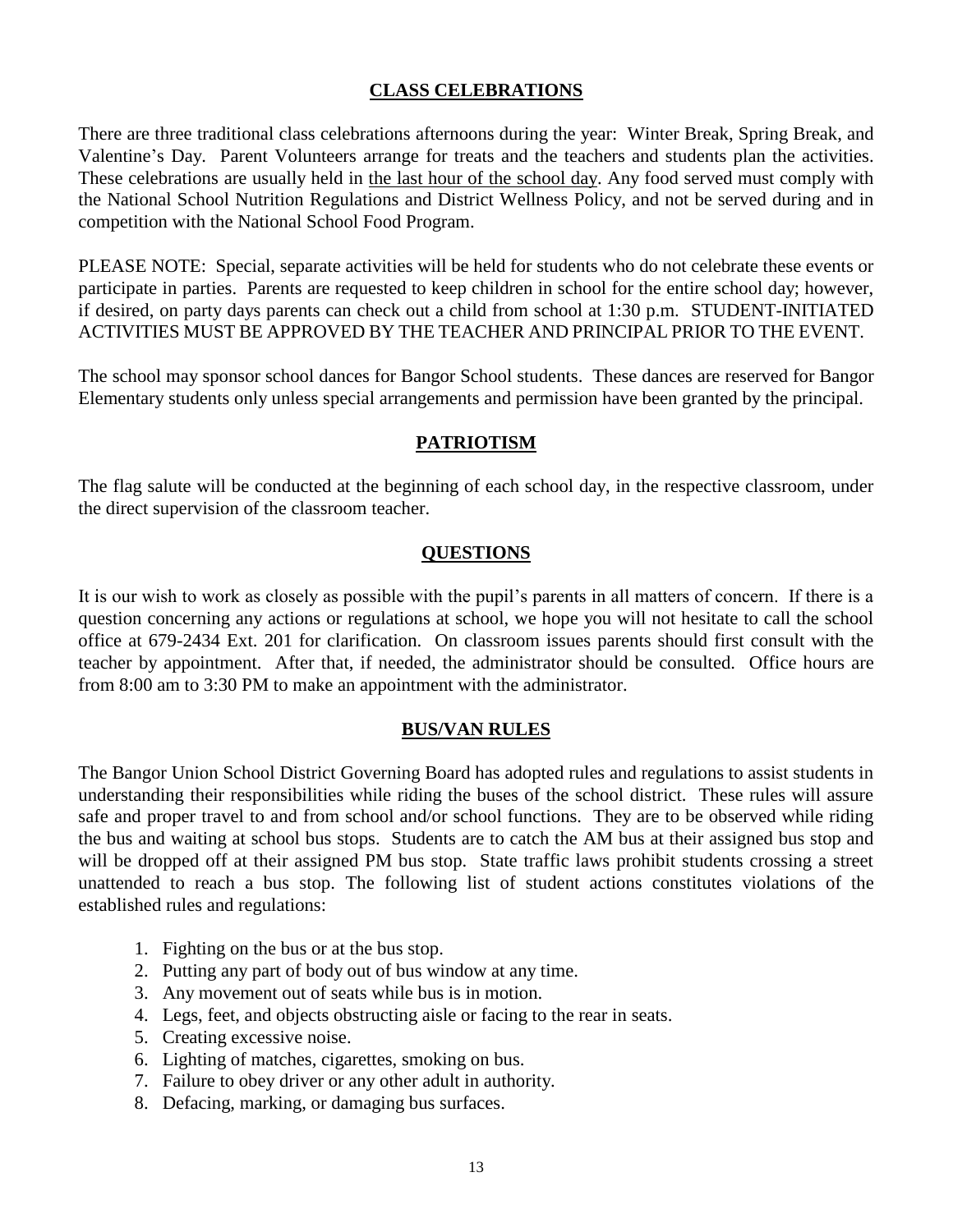# AUTHORITY OF BUS DRIVER (SECTION 14103 California Administrative Code Title 5) states:

- Pupils transported in a school bus shall be under the authority of, and responsible directly to, the driver of the bus and the driver shall be held responsible for the orderly conduct of the pupils while they are on the bus or being escorted across a street, highway or road. Continued disorderly conduct or persistent refusal to submit to the authority of the driver shall be sufficient reason for a pupil to be denied transportation. A bus driver shall not require any pupil to leave the bus en-route between home and school or other destinations.
- Board of Trustees shall adopt rules and regulations to enforce this section. These regulations shall include, but not be limited to, specific administrative procedures relating to suspension of riding privileges and shall be made available to parents, pupils, teachers and other interested parties.

# **CAFETERIA RULES**

Students will conduct themselves as ladies and gentlemen at all times just as though they were in a nice restaurant. In addition, they will:

- 1. Walk quietly to, from, and in the cafeteria.
- 2. Keep hands, feet, and food in their own space.
- 3. Wait quietly in line and at the table.
- 4. Student should face and seat with both legs under the table
- 5. Talk softly to those in nearby area.
- 6. Eat quietly in a mannerly fashion and keep their space clean.

# BE CLEAN, BE RESPECTFUL, BE COMPOSED

# **GENERAL SCHOOL RULES**

*Please review attached PBIS Matrix of Behavior Expectations (2nd to last page)*

In addition to being polite and courteous, trying his or her best in school, doing assigned homework, and following state laws and local School Board policies, Bangor students will:

- 1. Follow directions and respect the adult on duty.
- 2. Stay in assigned areas (stay away from school buildings, out of trees, off poles and roof, away from sheds; stay inside fenced areas and out of weeded areas).
- 3. Keep hands, feet, and objects to self. Refrain from public display of affection.
- 4. Use appropriate language.
- 5. Not interfere with other's games.
- 6. Use equipment appropriately.
- 7. Use halls properly (no running on blacktop areas, in halls, or on sidewalks).
- 8. Keep school clean.
- 9. Use rest rooms properly, and return promptly to class.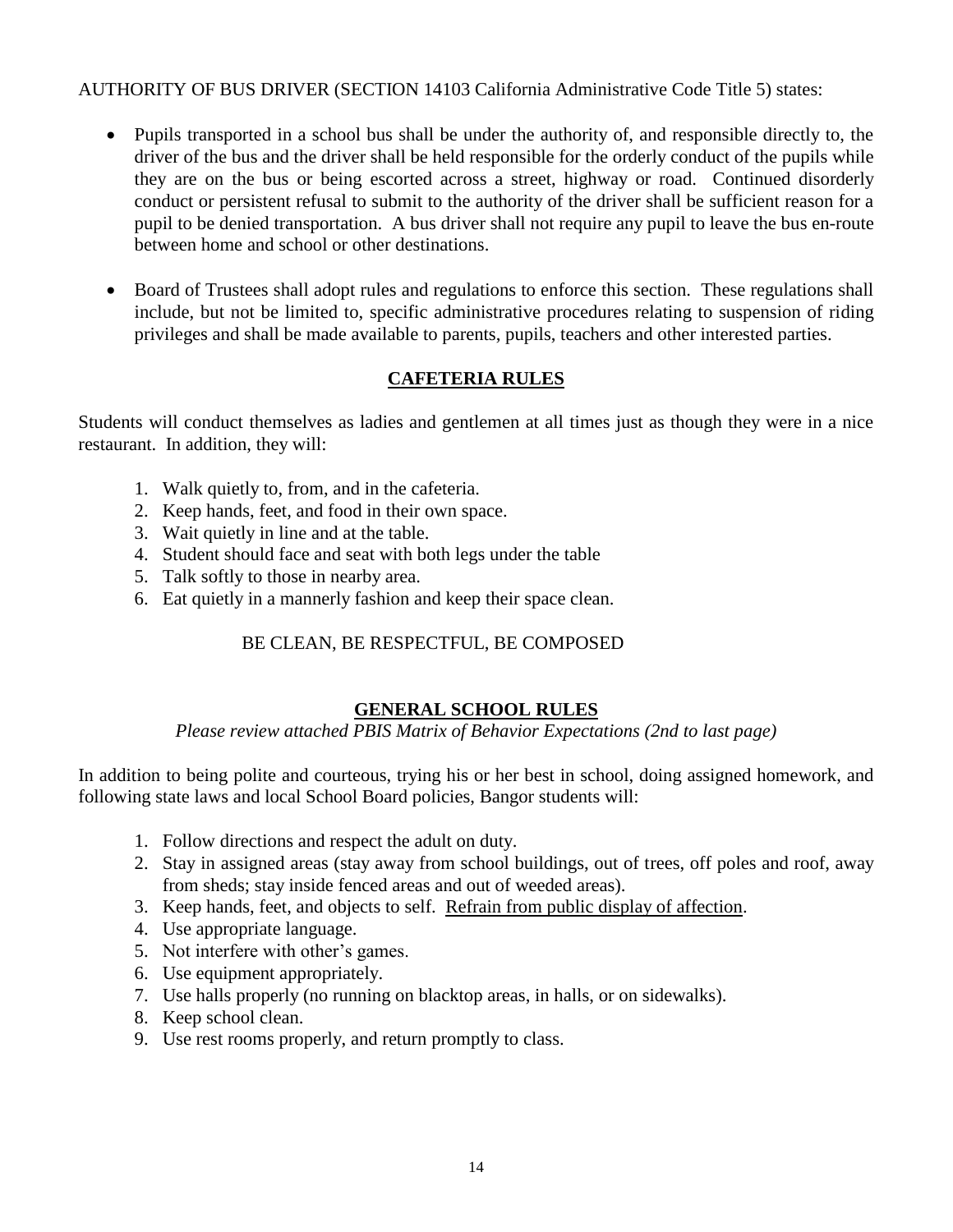- 10. Leave expensive toys and equipment (radios, etc.) and personal sports equipment at home; don't bring them to school. The school is not responsible for loss due to theft, or broken items that should not have been brought to school.
- 11. Do not chew gum at school or on buses.
- 12. Expressions of physical affection or gang affiliation are not allowed.

GUIDELINES and CLARIFICATIONS….

- 1. Students are to follow safety rules when playing on the playground features. It may be that too many students will be using the devices at one time. In that case the playground supervisor will assign one group of children to play at a time.
- 2. In the picnic area, especially around the tables, the students are asked to sit on the benches, not the tables
- 3. Passes are required to leave rooms during class time.
- 4. No student is allowed in a room without supervision from a teacher or appropriate adult.
- 5. "Walking" students must stay on sidewalks to enter or leave the school grounds. At the end of the school day, "walkers" leave ONLY WITH THE WALKER TEACHER AFTER THE BUSES HAVE LEFT. THIS INCLUDES CHILDREN BEING PICKED UP BY PARENTS. FOR GARDEN CLUB, YOU MUST NOT ENTER THE BUS PARKING AREA UNTIL THE BUSES HAVE LEFT!
- 6. Students must be "signed out" by parent or guardian in the office when leaving school before the end of the school day.

The State Law and School Board policy forbids any illegal or restricted substances on school premises, vandalism, habitual truancy, theft, disobedience, profanity, vulgarity, defiance, assault, violence, weapons, disorderly conduct, etc. Such offenses may result in suspension and/or expulsion from school.

# **POSITIVE REWARDS**

Students demonstrating positive behavior or "caught being good" either in the classroom or on the playground will receive Panther Paws. This award will entitle them to a ticket which can be redeemed for rewards at the Panther Paw Store and a drawing each trimester for a grand prize. Bangor School has several honors and awards available for students to earn throughout the year. There is monthly Character Counts recognition for students exemplifying the various positive traits promoted by the staff and Student Council.

# **BEHAVIORAL CONSEQUENCES (Minor Infractions)**

The following consequences will be implemented for minor student infractions. Minor infractions include but are not limited to: not following instructions, inappropriate language, rough play, horseplay, etc. These infractions could occur both in and outside the classroom. Recess supervisors may issue verbal warnings as necessary.

| 1st $& 2nd$     | Class Detention - Student serves recess detention in classroom or alternative<br>classroom and consequence assigned appropriate writing activities to<br>reflect on their behavior                                     |
|-----------------|------------------------------------------------------------------------------------------------------------------------------------------------------------------------------------------------------------------------|
| 3rd consequence | Lunch Detention-Student serves detention during lunch. Student will be<br>eating lunch and serving detention in office. Students may be assigned<br>cleanup, campus beautification, a writing assignment or quiet time |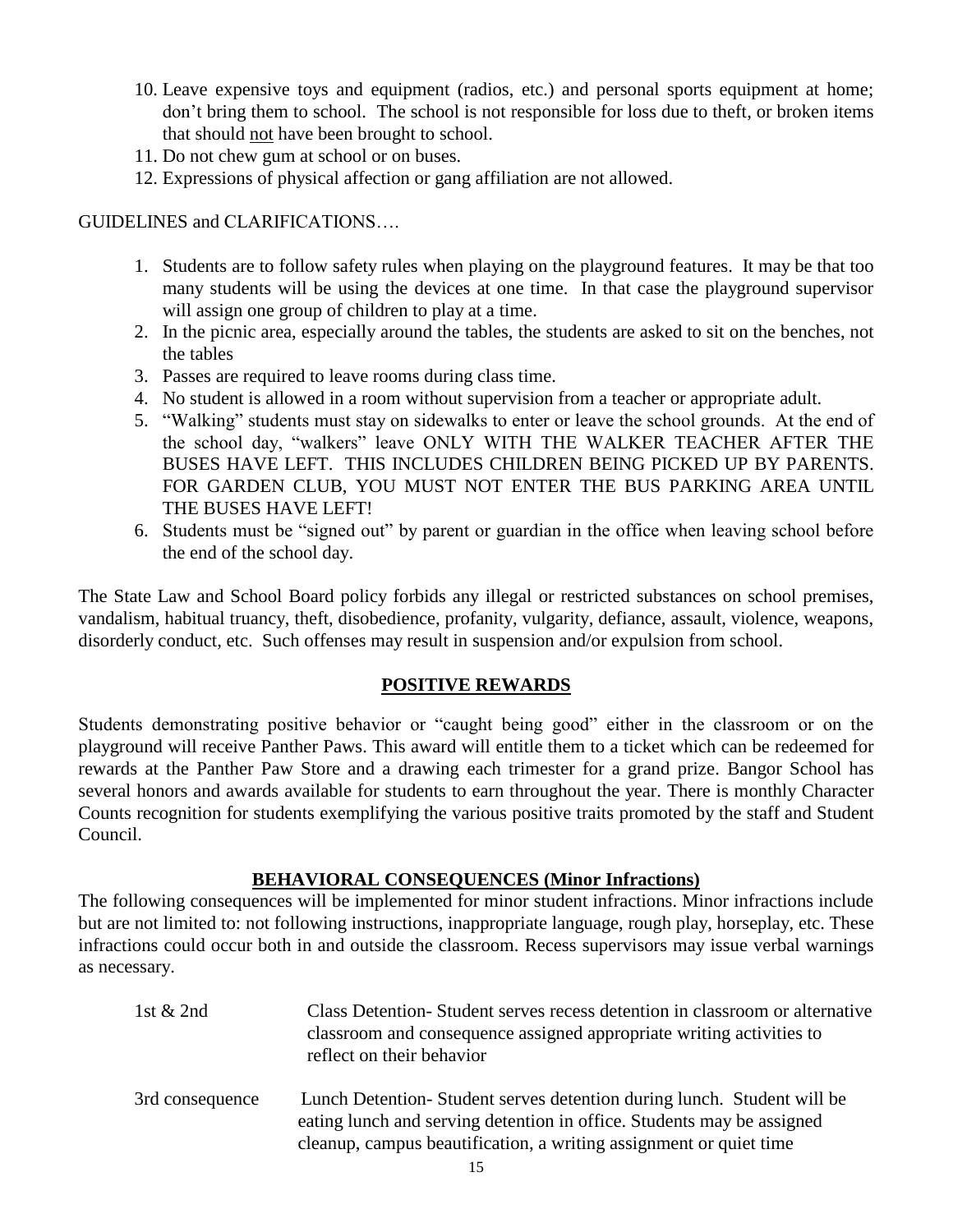| 4th consequence | In School Suspension-Student will be removed from their regular              |
|-----------------|------------------------------------------------------------------------------|
|                 | classroom and placed in an alternate classroom or the office. Students will  |
|                 | be assigned classwork. In school suspension can be for a full or partial day |
|                 |                                                                              |

5th consequence Home Suspension- Students will be sent home for up to five school days

### **BEHAVIORAL CONSEQUENCES (Major Infractions)**

Severe (Major) or chronic misbehavior will be referred to the Principal's office for administrative disciplinary intervention/action. Depending on the infraction, consequences could include, but are not limited to: suspension, behavior contract, student and or parent conference, detention (multiple days), community service, referral to the Student Study Team, loss of privileges (removal from extracurricular activities) and recommendation for expulsion.

The following infractions may result in immediate at home suspension:

- 1. Fighting
- 2. Major disrespect
- 3. Bringing a weapon or dangerous object to school
- 4. Harassment or bullying
- 5. Drugs or alcohol: use, possession, or under the influence

**Disciplinary Referrals or (Yellow Slips) – yellow slips may be issued to students for major infractions or reported minor infractions. Yellow slips list reason for referral, the date, the behavior/violation and who it was issued by. Yellow slips may be mailed to parents to communicate the behavior violation.** 

#### **SAFETY**

Pupils who walk to or from school should cross in designated crosswalks. Students must walk on the side of the street facing traffic. State Law!

# **SCHOOL CALENDAR**

Please refer to the attached calendar of important dates at Bangor School.

# **SCHOOL PICTURES**

Individual and group pictures are available for purchase each year in the fall and in the spring. School Picture Days are always listed in the School Bulletin.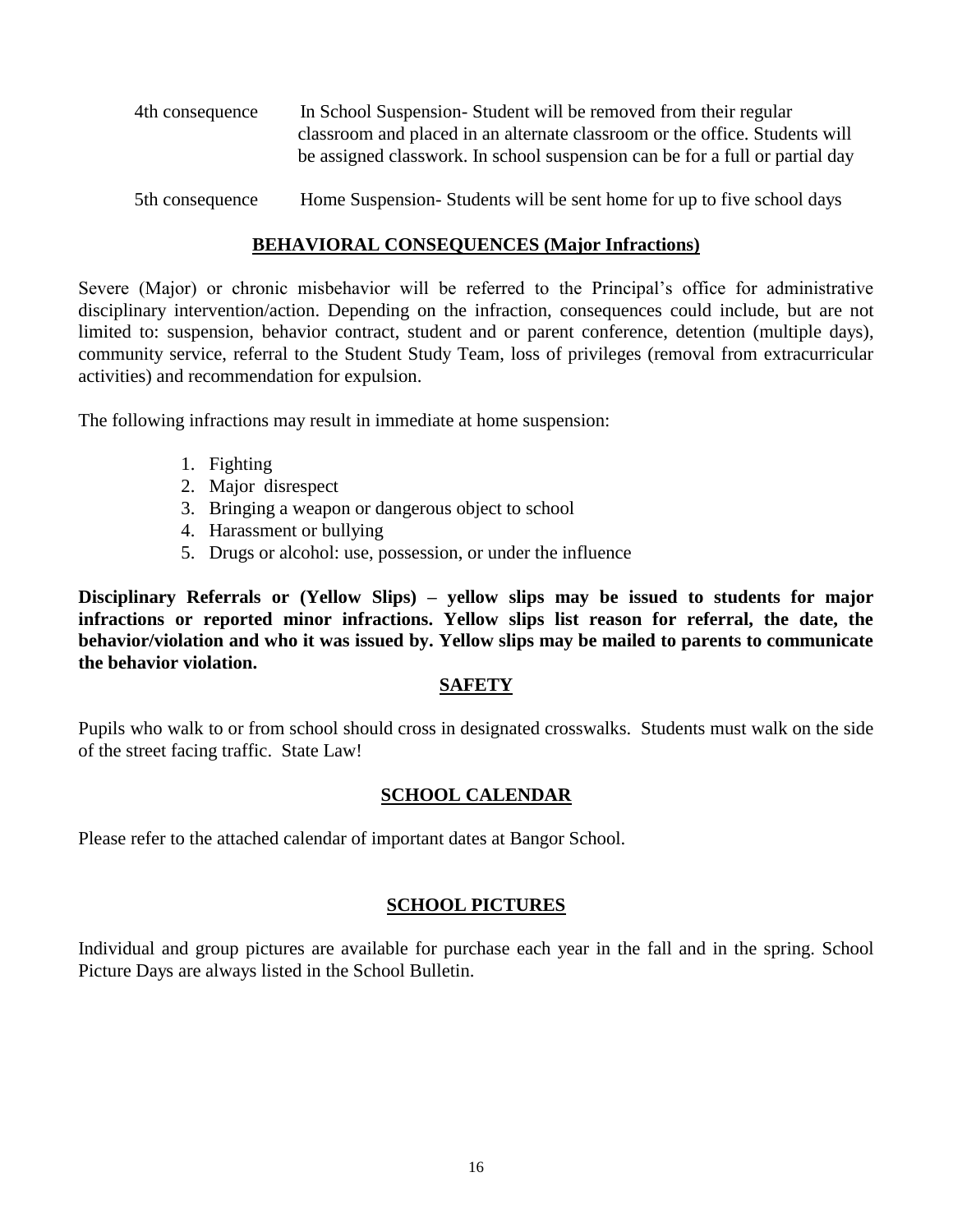# **SCHOOL SERVICES**

*HEALTH SERVICES*: Bangor School contracts with a qualified school nurse to conduct:

- Hearing tests
- Vision tests
- Personal Hygiene Instruction
- Dental screening

In addition, the school employs a Health Aide, who is on site daily. The duties include basic first aid, and periodic checks of all students for head lice, coordination of referral for health services and maintain health records.

*PSYCHOLOGICAL SERVICES:* The school psychologist visits Bangor School twice a month and is from the Butte County Office of Education. Additional psychological services are contracted by the school to improve student learning, emotional and behavioral health.

*RESOURCE SPECIALIST AND SPECIAL EDUCATION:* A Special Education teacher is part of our regular teaching staff and instructs assigned students individually or in small groups in math, reading, and written language.

*SPEECH THERAPIST:* A speech therapist is on campus one day per week working with language, speech, and hearing problems. Our Speech Therapist is from the Butte County Office of Education.

*SCHOOL COUNSELING:* Bangor school does not employ a school counselor, however the school does refer students to community based counseling resources, and offers on campus counseling services through Behavioral Health to eligible students. The classroom teacher and the school's Student Study Team refer these counseling services. Parents are encouraged to contact the classroom teacher with concerns, and together make decisions about the need for school counseling services.

# **SHADY CREEK OUTDOOR SCIENCE EDUCATION CAMP**

Sixth grade students are eligible to go to the Shady Creek outdoor science camp. This is a one week, overnight, education camp in which students go to an off-site facility to learn about science curriculum. Information is provided to participating sixth grade students prior to the trip. As the cost has gone up considerably, additional fundraising throughout the year will help, but some cost may fall on the family. Encourage your student to earn and save for this positive experience. (P.S. I had family members designate birthday/holiday money toward this fund.)

# **SCHOOL WORK**

When a teacher says an assignment is to be handed in at a certain time, students are expected to meet the deadline. When the student does not complete assignments:

- The teacher will talk to the student.
- Telephone or letter will notify the parents.
- Students could be required to remain after school and parents will have to provide transportation home; prior notice will be given.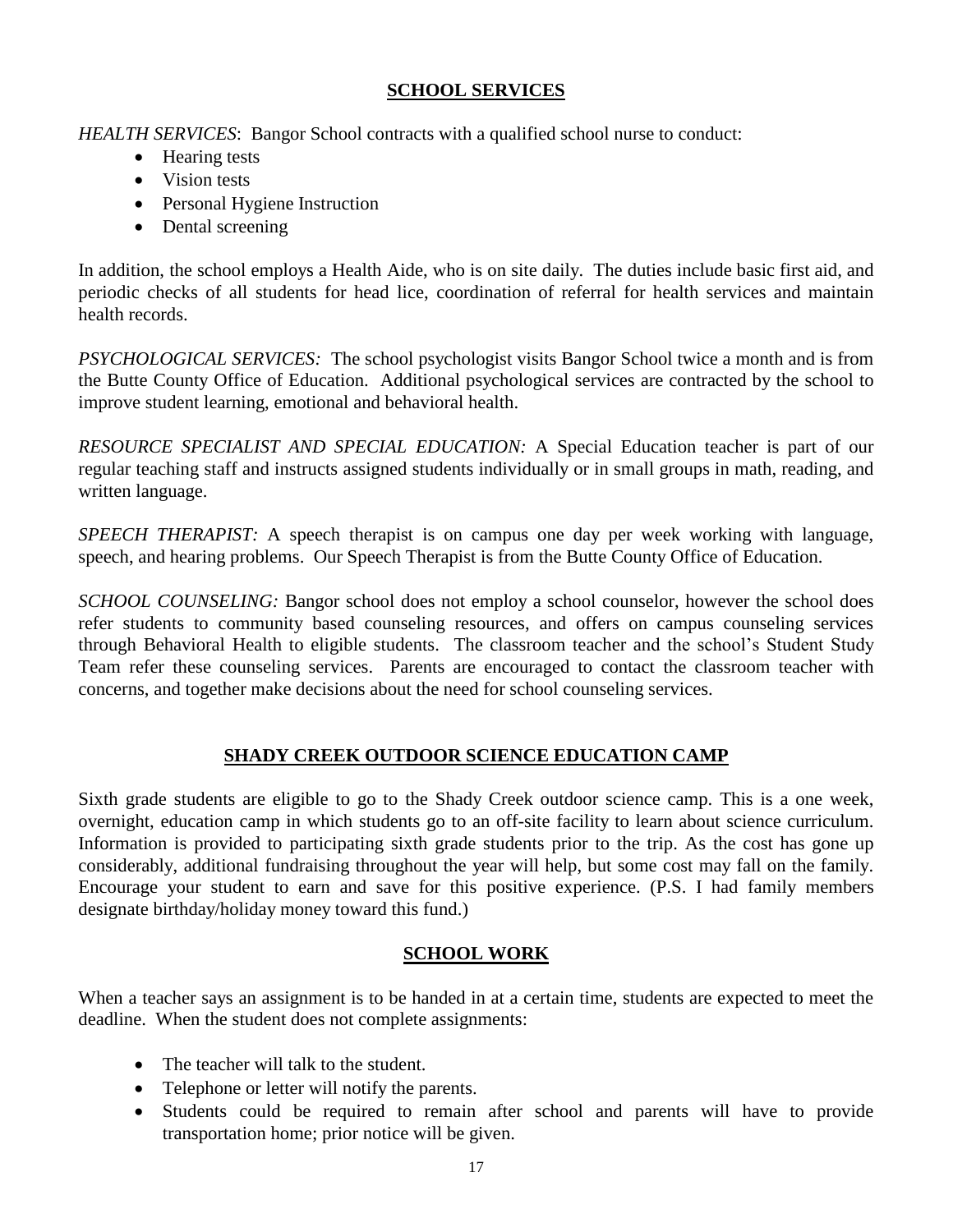- The parents could be asked to supervise the student at home to complete the work, or to attend in the classroom to assist their student with developing better work habits.
- Homework is a necessary part of the school learning program. It is not meant to punish the student or the parent. Often homework is used to reinforce skills learned in the classroom. Sometimes homework is used to have parent and student work together on a project. If there is ever a question about your child's homework or schoolwork, please call your child's teacher. They can help.

#### **SPORTS PROGRAM**

*Pending Covid-19 restrictions, flyer will be sent home.* 

If we have coaches and parent volunteers, participation in sports could include the following Feather River Park and Recreation League activities:

| <b>FALL:</b>   | Cross-Country K-4, 4-8, Flag Football 5/6, 7/8, and Volleyball 5/6,7/8 |
|----------------|------------------------------------------------------------------------|
| <b>WINTER:</b> | Basketball 5/6girls, 7/8girls, 5/6 boys, 7/8 boys                      |
| <b>SPRING:</b> | Soccer                                                                 |
|                | Cheer                                                                  |

A child's participation in any sport is contingent on earning and maintaining at least a C average and good behavior while at school or school related activities

#### **STUDENT RESPONSIBILITIES**

Each student enrolled in Bangor School has certain responsibilities that he/she must meet. Here are some "Dos":

> **PAWS P – Personal Best A –Act Responsibly W – Work & Play Safely S – Show Respect**

Article 2, Section 300 of the State of California Administrative Code, Title 5, specifies the following duties of pupils:

"Every pupil shall attend school punctually and regularly; conform to the regulations of the school; obey promptly all the directions of his/her teacher; have propriety of deportment; be diligent in study; be respectful to his/her teacher and others in authority; be kind and courteous to schoolmates, and refrain entirely from the use of profane and vulgar language."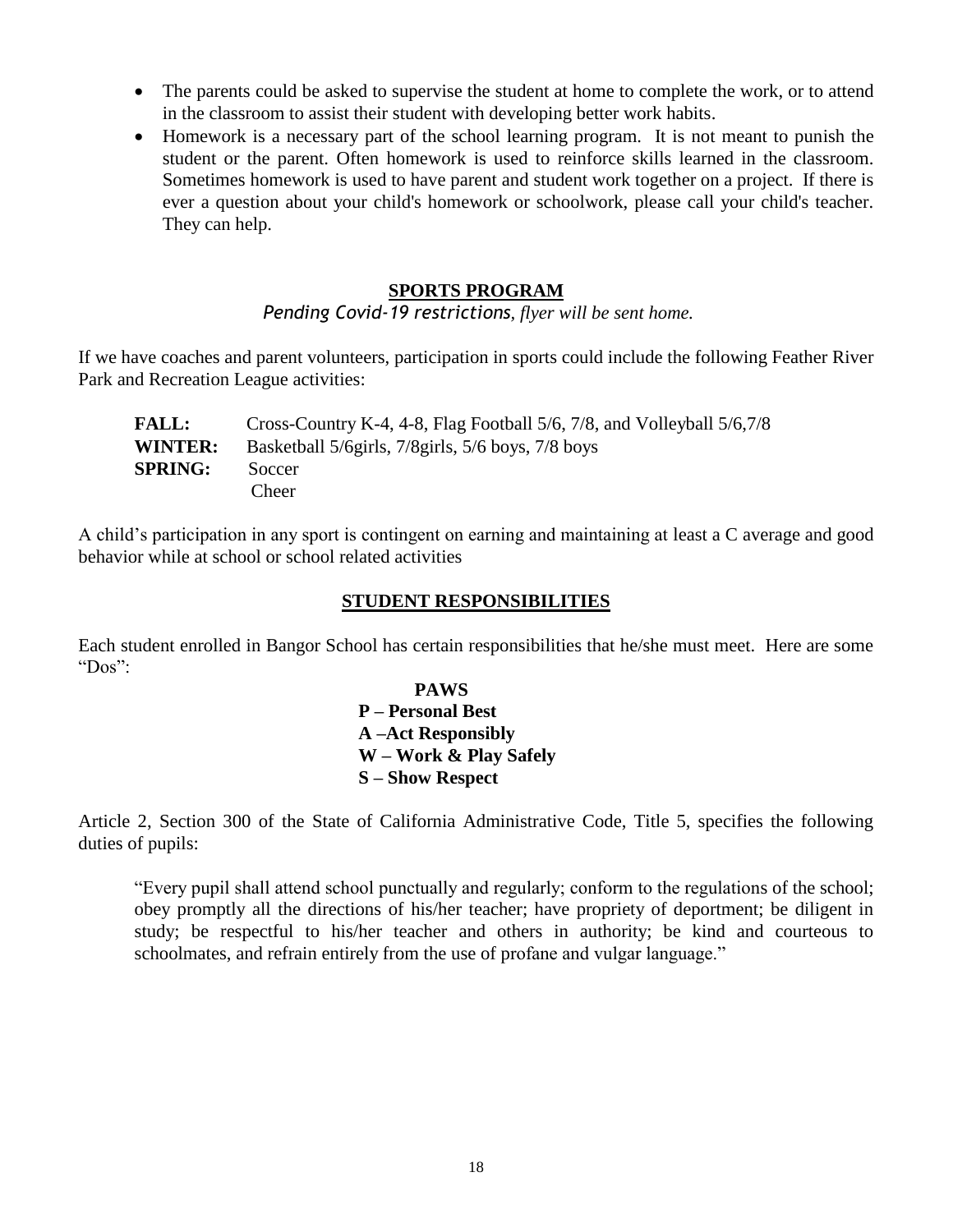#### **TELEPHONE USE/Cellular phone/PMDs**

Students are not permitted to use any school telephone except for emergency purposes. Students are expected to have all transportation needs arranged before arriving to school.

Students who choose to bring cell phones or PMD's (personal music devices) to school must have them turned off and put away during the school day, so as to not disrupt the learning environment. (Ed. Code 48901.5) "Use" of a cell phone includes phone conversation, text messaging, emailing and picture/video taking; all are prohibited. Text messages of confiscated cell phones will be read by an adult similar to passed notes in class. Cell phones and PMD's used during regular school hours will be confiscated. Students may pick up the confiscated device after school on the first offense. If the cell phone or PMD is confiscated a second time, a parent is required to pick up the device. If there is a third time the privilege will be revoked for the remainder of the school year. Any educational-related use of these devices must be cleared by the teacher through the Principal's office. The school faculty and administration will not devote time investigating these lost or stolen electronic devices.

### **VISITORS**

All parents/guests must check into the front office before coming on to campus and get a visitor's badge. We must maintain the safety of all students at school. Due to confidential material/reports or conversations, only school staff should occupy the staff room, except by specific invitation for exceptional events. High school or elementary students from other schools and preschoolers are not allowed on campus during school hours (8:00 a.m. to 6:00 p.m.) without specific permission from the school's administrator, or unless there is a public event. Students may not be on the school grounds evenings, weekends, and holidays.

# **VOLUNTEERS**

Volunteers are an integral part of classroom and special activities at Bangor School. The children and teachers benefit from interested parents and adults. They help staff, our school library, and participate in numerous school-sponsored activities during the school year. Volunteers bring vast and rich resources to the school. The artists, musicians, or storytellers can generate a tremendous curiosity and excitement about their talents and stimulate further interest by students.

Parent volunteers work with individual or small groups in the classroom. They can also be tremendous help to teachers with arts and crafts projects, reading with children, and many other projects. Contact your children's teachers. They will be thrilled with your offer of help, and so will the children. Regular volunteers are asked to submit their fingerprints to the Department of Justice at school expense, as a way to assure the community that students are in a safe place. Volunteers are expected to complete a Parent Volunteer form, located in the office, per Board Policy. Parent involvement is an important part of having a positive and safe school climate and culture.

We encourage parents to be involved with their student's education as well as being in the loop of what activities are happening at school. Parent volunteers, athletic coaches and frequent campus visitors will be screened according to our volunteer policy and California education code. We do not want to deter our community members from being a part of our school community, but our number one goal is student safety. If you have any questions related to the volunteer policy feel free to contact the main office.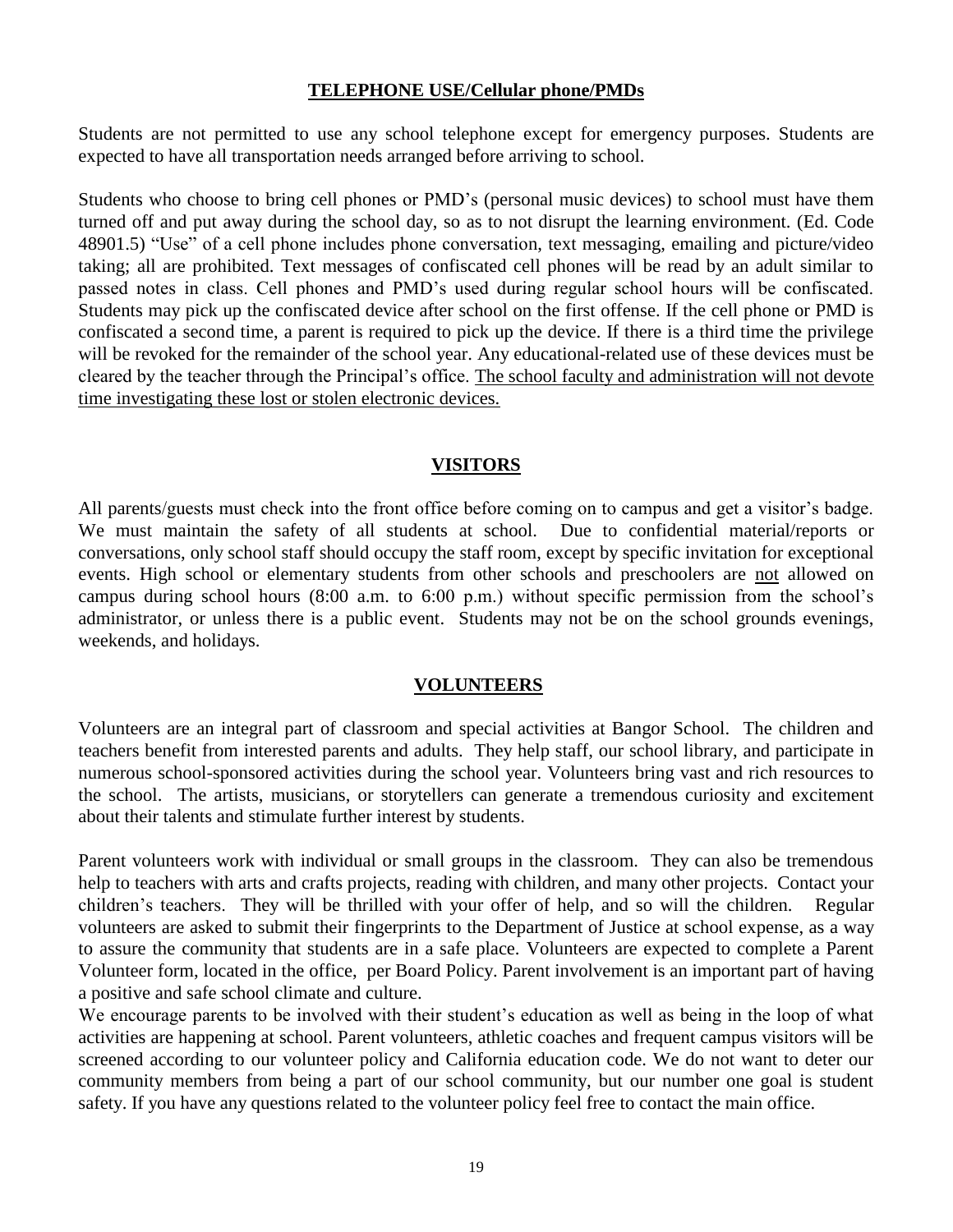# **ANNUAL PARENT NOTIFICATION**

The following legal sections are from the State of California Code and are required to be disseminated annually to all parents of school-aged children within the State of California.

Section 212.6: It is the policy of the State of California that all persons, regardless of their sex, students should enjoy freedom from discrimination of any kind in educational institutions of the state.

The district's policy containing information on where to obtain specific rules and procedures for reporting charges of sexual harassment and for pursuing available remedies, as it relates to pupils, will be available upon request at the district office.

Section 32255, etc.: Requires that parents or guardians of all pupils registered be notified of the right of a pupil to refrain from the harmful or destructive use of animals in a course. Teachers utilizing animals or animal parts are required to inform pupils enrolled in that course of these rights. A teacher may work with such a student to develop and agree upon an alternative education project.

Section 35256: Parents or guardians must be notified that a copy of each school's Annual School Accountability Report Card will be provided upon request.

Section 35291: The governing board of each school district which maintains any grades 1-12, inclusive, shall, at the time and in the manner prescribed by Sections 48980 and 48981, notify the parent or guardian of all pupils registered in schools of the district of the availability of rules of the district pertaining to student discipline.

Bangor Union School will provide written notice to continuing pupils at the beginning of each year and to transfer pupils at the time of their enrollment in the school and to their parents or guardians regarding the school discipline rules and procedures.

Section 46014: The school district governing board may, if it desires, adopt a resolution permitting pupils to be absent from school for the purpose of participating in religious exercises, for receiving religious instruction at their respective places of worship, or at other suitable places. Should the district do so, then pupils with written consent of the regulations may be excused from school in order to participate in accordance with the regulations adopted.

Section 48204 (f): A parent or guardian will be advised of employment-based school attendance options available to elementary school pupils where parent or legal guardian is employed within the boundaries of a district other than the district of residence. (Allen Bill).

Section 46015, 48205: Pupils shall be excused from school for justifiable personal reasons when the pupil's absence has been requested in writing by the parent or guardian and approved by the Principal or a designated representative pursuant to uniform standards established by the governing board of each district. The district will not receive State moneys for this type of absence.

The district follows uniform standards to be applied in determining if a justifiable personal reason exists for an excused absence as per board policy and standard attendance policy.

Section 48206.3, 48207, 48208: A pupil hospitalized with a temporary disability can receive individualized instruction by the school district in which the hospital is located and it is the primary responsibility of the parent to notify the district that the pupil is in the hospital.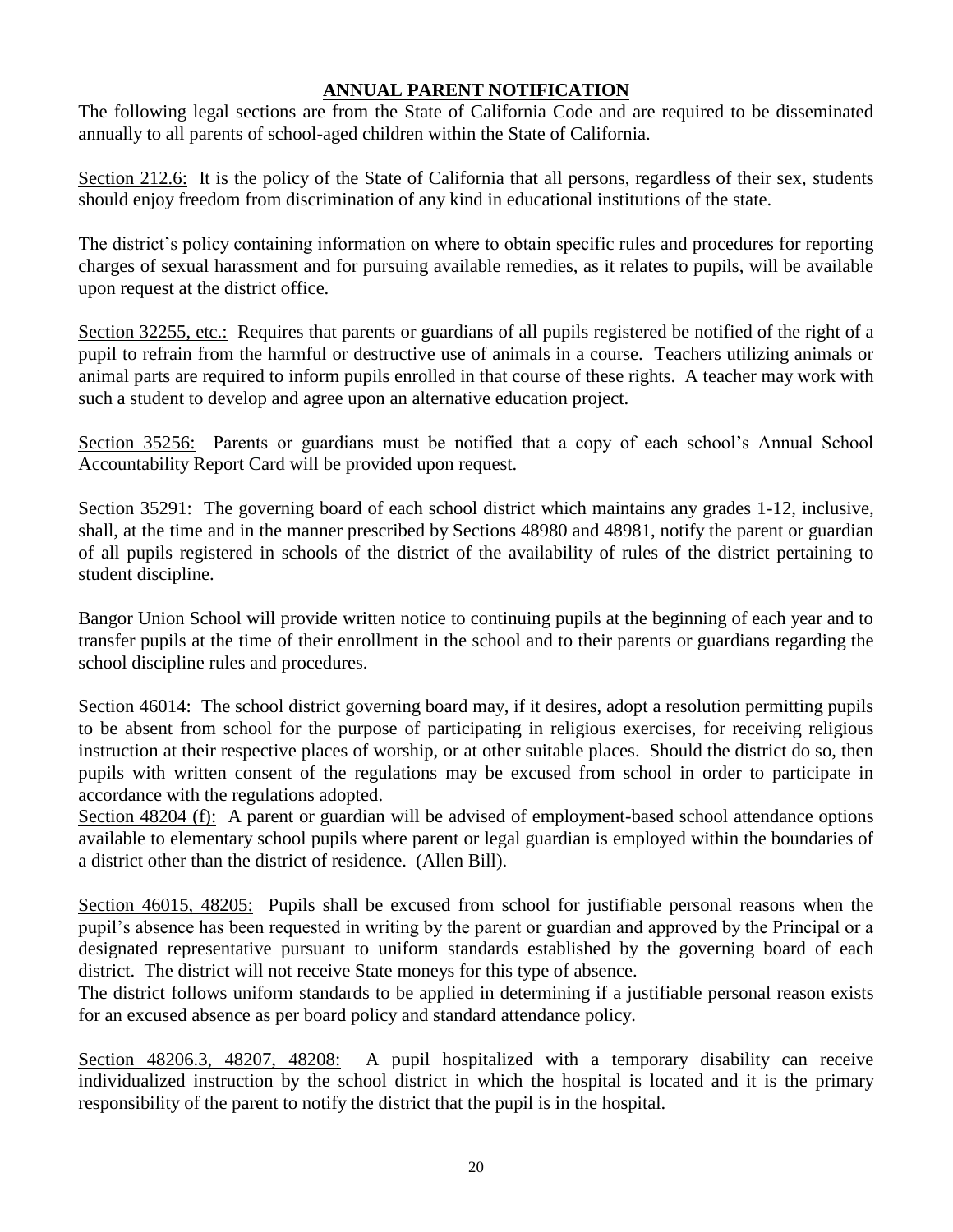Section 46010.1: The law provides that pupils in grades 7 to 12 may be excused from school for confidential medical purposes with expressed parent consent.

Section 48900: Suspension/Expulsion: The law requires that students who bring a gun to campus or who brandish a knife must be recommended for expulsion by the administration. The administration may recommend suspension or expulsion for a knife or other articles in this sections "a" through "f". Parents are encouraged to call the school for information regarding suspendable/expellable actions by students.

Section 48900.1: Requires the governing board to adopt a policy that authorizes teachers to provide that the parents or guardians of a pupil who has been suspended by a teacher attend a portion of a school day in his or child's or ward's classroom.

In Bangor School, teachers may request the Principal/Superintendent to require parents attend time in the student's classroom.

Section 48980: Parents shall be provided advanced notice of pupil instruction about use of drugs, tobacco, or alcohol offered throughout the year.

Section 49063: Parents have the right to view their child's cumulative records in the presence of the Principal. They also may request copies of student material or request removal of any information contained therein. Copies will be provided within five (5) working days at a cost of 20 cents per page.

Section 49073: Directory information may be released to authorized agents or agencies unless parents specially request otherwise. This includes name, address, date and place of birth, height, weight, attendance.

Section 49077: The parent and pupil will be notified if the school is required by court order to furnish information, so long as such is not prohibited by said order.

Section 49423: If a pupil is required to take medication prescribed for him by a physician during the regular school day, he may be assisted by designated school personnel if the district receives: (a) a written note from the physician detailing the method, amount, and time schedules for such medication, and (b) a written note from the parent or guardian indicating a desire that the school district assist the pupil as set forth by the physician in his statement.

Section 49480: Parents must be notified that they are required to inform the designated certificated school employee if their child is on a continuing medication regimen for a non-episodic condition. They identify the medication which is being taken, the dosage and the name of the supervising physician so that the district personnel may familiarize themselves with the possible effects of the drug on the child's physical, intellectual, and social behavior, as well as watch for symptoms of adverse side effects. If the medication is to be given at school, section 49423 requirements are mandatory.

Section 49451: School providing auditory screenings, or visual screenings for its pupils, permit the parent or guardian of the enrolled child to file an annual statement denying consent of the above.

Section 49472: If the district provides medical or hospital services or both, through a nonprofit membership corporations or any sort of accident insurance, no pupil shall be compelled to accept such service without consent of his/her parents. Bangor School does not provide medical or hospital coverage. Parents may purchase coverage through a private carrier.